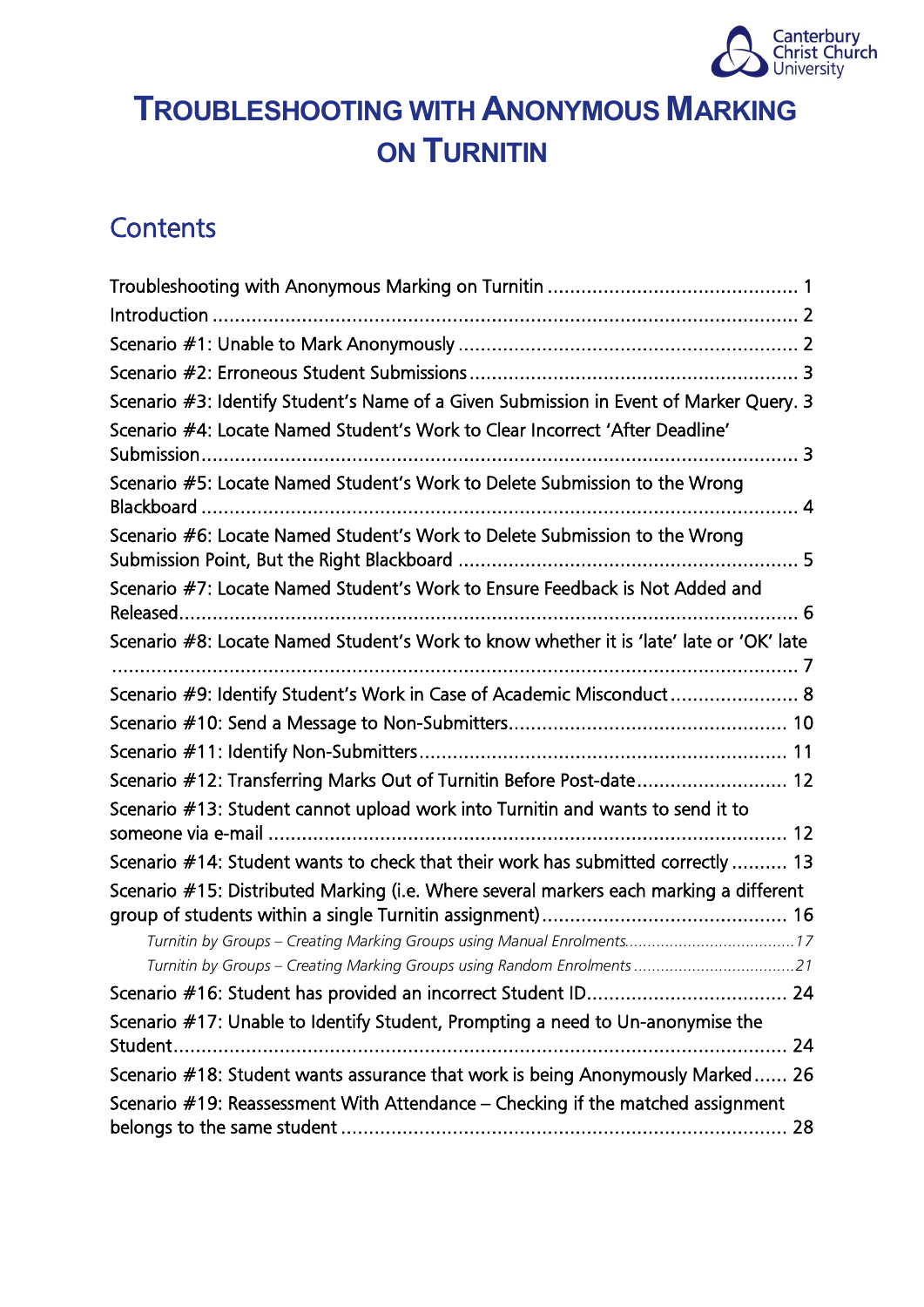

### <span id="page-1-0"></span>**INTRODUCTION**

This document presents several scenarios that may arise from adopting the anonymous marking of digital submissions within Turnitin. In each case, a solution is put forward.

For further advice and guidance, please refer to the *[Anonymous Marking Policy](https://www.canterbury.ac.uk/learning-and-teaching-enhancement/docs/Anon-Marking/Anonymous-Marking-Policy-AB-approved-June-2021.pdf)*, and *[Anonymous Marking Staff Guidance](https://www.canterbury.ac.uk/learning-and-teaching-enhancement/docs/Anon-Marking/Academic-Staff-Guidance-for-Anonymous-Marking.pdf)*.

For other technical Turnitin guidance, please refer to the *[Setting Up Turnitin](https://www.canterbury.ac.uk/learning-and-teaching-enhancement/docs/Anon-Marking/How-to-Set-Up-a-Turnitin-Assignment-for-Anonymous-Marking.pdf)  [Assignments for Anonymous Marking](https://www.canterbury.ac.uk/learning-and-teaching-enhancement/docs/Anon-Marking/How-to-Set-Up-a-Turnitin-Assignment-for-Anonymous-Marking.pdf)* guide in conjunction with the *[Setting Up Turnitin](https://blogs.canterbury.ac.uk/telkbstaff/assignment-set-up/)  [Assignments \(Standard Set-Up\)](https://blogs.canterbury.ac.uk/telkbstaff/assignment-set-up/)* guide.

### <span id="page-1-1"></span>SCENARIO #1: UNABLE TO MARK ANONYMOUSLY

### Description:

The marker is unable to mark anonymously after post-date (once a submission has been made, all work is irrevocably un-anonymised once the post-date has passed, even if the post-date is set further back after is has passed).

### Steps to take:

The marker continues to use the current two Turnitin Assignment submission points, using the standard University set up with post-dates (feedback and un-anonymisation date) as follows:

- On time submission point post-date 3 weeks after deadline
- After deadline submission point post-date 5 weeks after deadline and accepts it will not be possible to marked any work anonymously after 5 weeks from deadline.

OR…

The Course Administrator can manually download any work submitted to Turnitin not marked by 5 weeks from deadline, anonymise and forward it to the marker to mark offline.

OR…

If 'Post-date' needs to be extended, then this needs to happen before the post-date passes. The Course Administrator may need to do this where a marker has been absent and needs more time to mark.

### Please refer to the *[Downloading and Archiving from Turnitin](https://blogs.canterbury.ac.uk/telkbstaff/downloading-and-archiving-from-turnitin/)* guides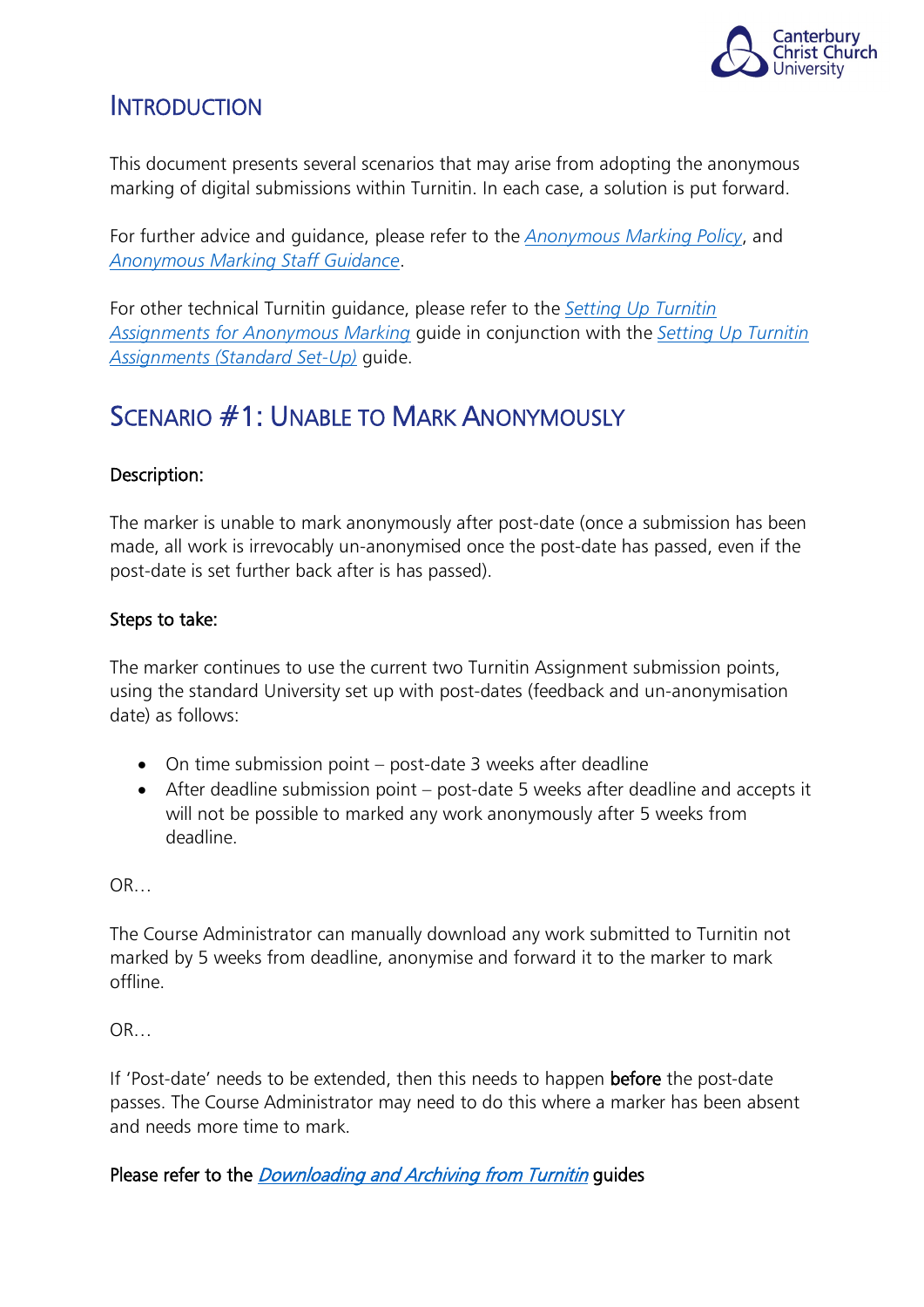### <span id="page-2-0"></span>SCENARIO #2: ERRONEOUS STUDENT SUBMISSIONS

### Description:

The student needs to be able to overwrite their own incomplete / incorrect submission.

#### Steps to take:

The standard University Turnitin submission point settings for 'Final' (On Time) submissions have been set up to enable students to continuously re-submit work up to and including on the due date. After 2pm on the due date, the student will not be able to re-submit work into Turnitin.

The standard University Turnitin submission point settings for 'After Deadline' submissions have been set up so that students can only submit once. See *Scenario #4* for further details.

### <span id="page-2-1"></span>SCENARIO #3: IDENTIFY STUDENT'S NAME OF A GIVEN SUBMISSION IN EVENT OF MARKER QUERY

#### Description:

There is a need to identify the student's name of a given submission in event of marker query (e.g., notices an incomplete / incorrect submission).

### Steps to take:

Use unique Student ID on submission title (will be quicker for Course Administrators to reference on here first), submission header or filename. The Course Administrator needs to look up the Student ID, locate the student of the submission and contact them as appropriate.

### <span id="page-2-2"></span>SCENARIO #4: LOCATE NAMED STUDENT'S WORK TO CLEAR INCORRECT 'AFTER DEADLINE' SUBMISSION

### Description:

The Course Team need to locate named student's work to clear an incorrect AFTER DEADLINE submission in the event of a student getting in touch to say they submitted the wrong version.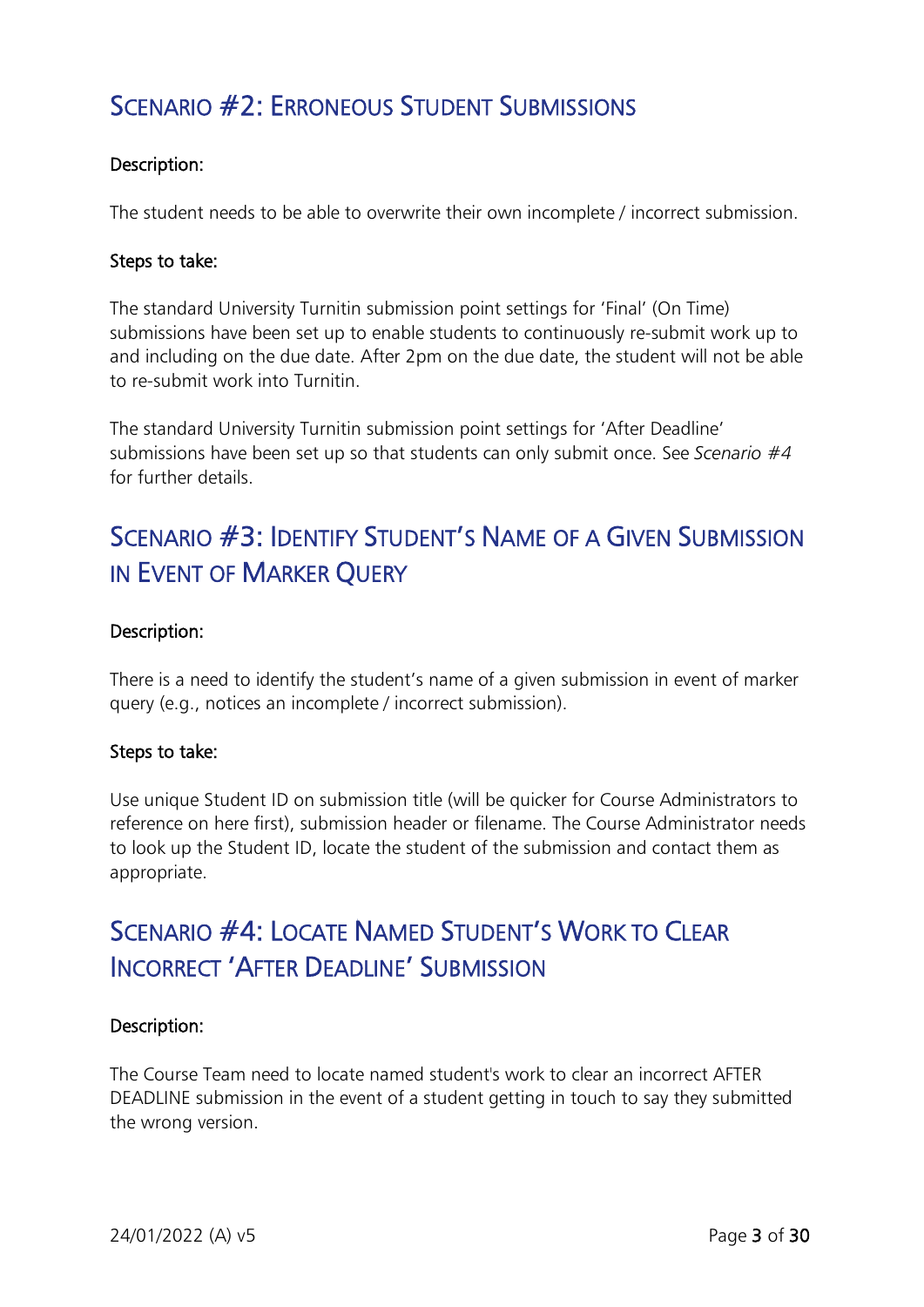### Steps to take:

Use unique Student ID on submission title (will be quicker for Course Administrators to reference on here first), submission header or filename. The Course Administrator needs to look up the Student ID, locate matching submission, and note Turnitin Paper ID number.

If Student is not present, the Course Administrator can contact the student and ask for their Turnitin e-mail receipt (this will include their Paper ID).

Where no student receipt is forthcoming, or an incorrect Student ID on submission is given, or there is no Student ID, the Course Administrator might want to consider using the 'hidden group' method referred to in *Scenario #14*.

The Course Administrator can then remove the student's work from Turnitin.

NOTE: This is only advisable where the student will resubmit their work into the same Blackboard because it will not affect the student's Similarity Score for that piece of work.

Be aware the student submission will be removed from the Turnitin submission point, but not from the Turnitin database used to compare other student papers (see *Scenario #5*).

FINAL Submission - Assessment 1a INBOX I NOW VIEWING: NEW PAPERS ▼

| Submit                    |                          |            |              |                 |                          |                          | Roster Sync   Edit assignment settings   Email non-submitters |
|---------------------------|--------------------------|------------|--------------|-----------------|--------------------------|--------------------------|---------------------------------------------------------------|
| <b>AUTHOR</b>             | TITLE                    | SIMILARITY | GRADE        | <b>RESPONSE</b> | <b>FILE</b>              | PAPER ID                 | DATE                                                          |
| Anonymous Marking Enabled | Assignment 1a - ABC12345 | $26\%$     | $\mathbb{Z}$ |                 |                          | 113897362                | 20-Nov-2019                                                   |
| Anonymous Marking Enabled | -- no submission --      | --         |              |                 | $\overline{\phantom{a}}$ | $\overline{\phantom{a}}$ | Late                                                          |

### Please refer to the *[Clearing a Student's Submission](https://blogs.canterbury.ac.uk/telkbstaff/clearing-a-students-submission/)* guide

# <span id="page-3-0"></span>SCENARIO #5: LOCATE NAMED STUDENT'S WORK TO DELETE SUBMISSION TO THE WRONG BLACKBOARD

### Description:

The Course Team need to locate named student's work to delete a submission made to the wrong Blackboard, so that Turnitin's database does not match subsequent submission to the correct Blackboard.

### Steps to take:

Use unique Student ID on submission title (will be quicker for Course Administrators to reference on here first), submission header or filename. The Course Administrator needs

24/01/2022 (A) v5 Page 4 of 30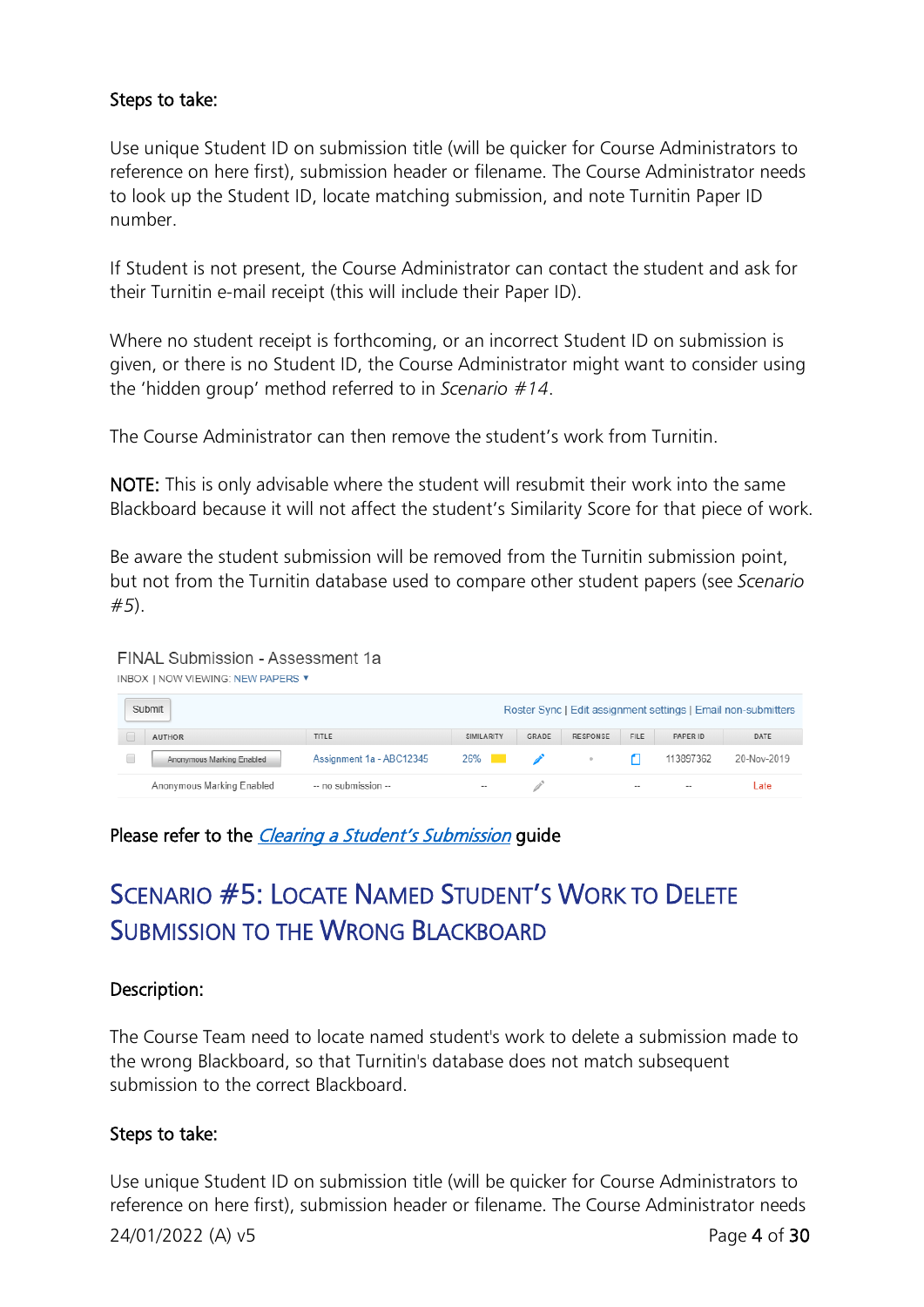to look up the Student ID, locate matching submission, and note Turnitin Paper ID number.

If the Student ID is not present, Course Administrator can contact the student and ask for their Turnitin e-mail receipt (this will include their Paper ID).

Where no student receipt is forthcoming, or an incorrect Student ID on submission is given, or there is no Student ID, the Course Administrator might want to consider using the 'hidden group' method referred to in *Scenario #14*.

Raise a call with the Staff IT Point and include the following information:

- Blackboard Name
- Blackboard ID
- Turnitin Submission Point Name
- Student ID (if known)
- Student's Paper ID

The Technology-Enhanced Learning (TEL) Team will use this information to ask Turnitin to remove the student's submission from their databases.

#### FINAL Submission - Assessment 1a

| <b>INBOX   NOW VIEWING: NEW PAPERS ▼</b> |                          |                       |       |                 |                          |                          |                                                               |
|------------------------------------------|--------------------------|-----------------------|-------|-----------------|--------------------------|--------------------------|---------------------------------------------------------------|
| Submit                                   |                          |                       |       |                 |                          |                          | Roster Sync   Edit assignment settings   Email non-submitters |
| <b>AUTHOR</b>                            | TITLE                    | SIMILARITY            | GRADE | <b>RESPONSE</b> | <b>FILE</b>              | PAPER ID                 | DATE                                                          |
| Anonymous Marking Enabled                | Assignment 1a - ABC12345 | $26\%$ $\blacksquare$ |       |                 |                          | 113897362                | 20-Nov-2019                                                   |
| Anonymous Marking Enabled                | -- no submission --      | --                    |       |                 | $\overline{\phantom{a}}$ | $\overline{\phantom{a}}$ | ∟ate                                                          |

# <span id="page-4-0"></span>SCENARIO #6: LOCATE NAMED STUDENT'S WORK TO DELETE SUBMISSION TO THE WRONG SUBMISSION POINT, BUT THE RIGHT BLACKBOARD

#### Description:

The Course Team need to locate named student's work to delete a submission made to the wrong Turnitin submission point, but on the correct Blackboard.

#### Steps to take:

Use unique Student ID on submission title (will be quicker for Course Administrators to reference on here first), submission header or filename. The Course Administrator needs to look up the Student ID, locate matching submission, and note Turnitin Paper ID number.

24/01/2022 (A) v5 Page 5 of 30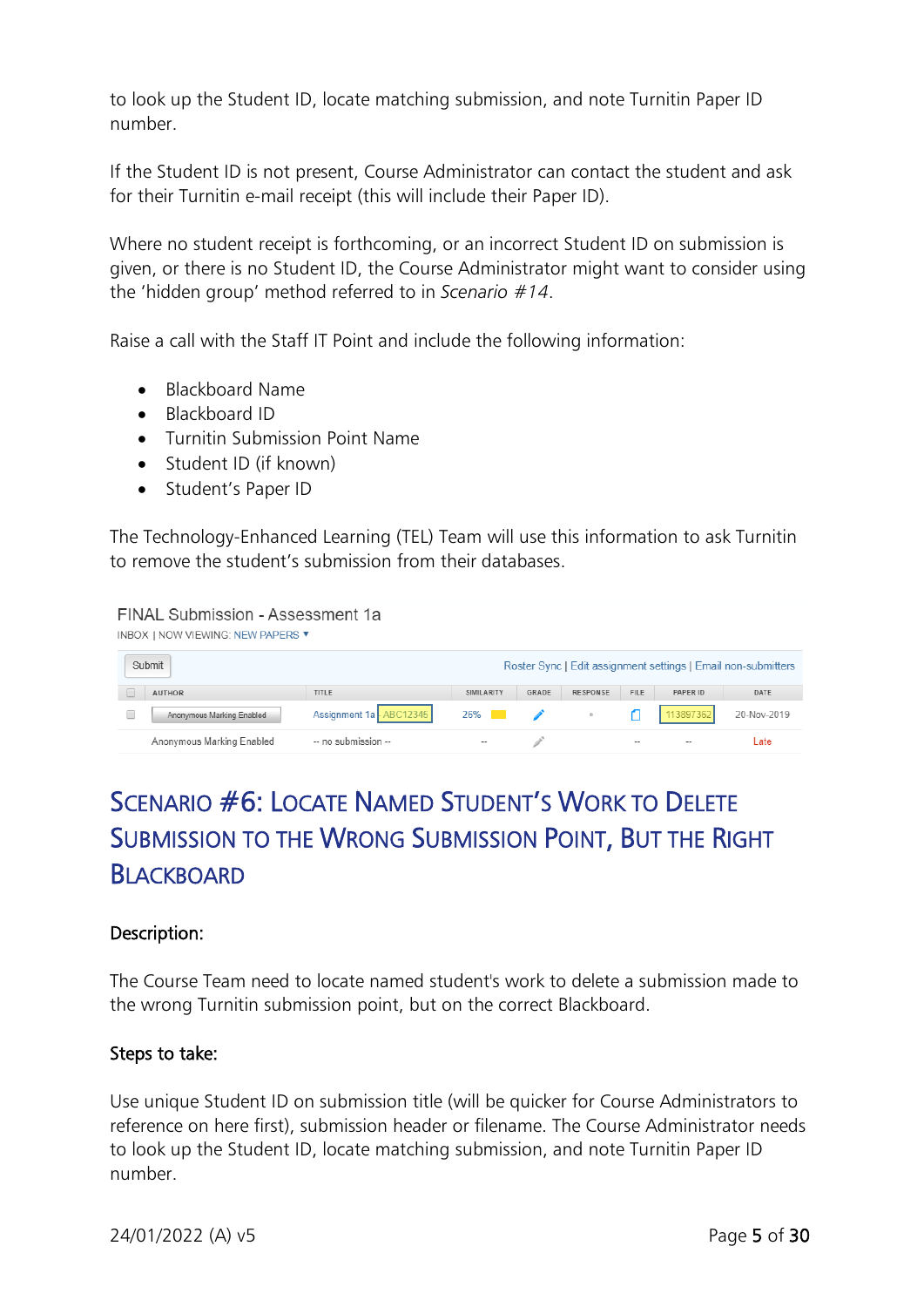If the Student ID is not present, the Course Administrator can contact the student and ask for their Turnitin e-mail receipt (this will include their Paper ID).

Where no student receipt is forthcoming, or an incorrect Student ID on submission is given, or there is no Student ID, the Course Administrator might want to consider using the 'hidden group' method referred to in *Scenario #14*.

If the 'Due Date' has not expired on the correct FINAL (on-time) Turnitin submission point, notify the student and have them submit their work in the correct submission point. This will not affect the student's Similarity Score as their work is submitted in the same Blackboard. This would not be the case if the student's work were submitted via a different Blackboard.

If the 'Due Date' has expired on the correct Turnitin submission point, the Course Administrator downloads the original file submitted to the wrong submission point and resubmit the file in the correct submission point under the student's name, by selecting their name from the drop-down 'Author' box.

| Author                |  |  |
|-----------------------|--|--|
| Wayne Lteutest (wl45) |  |  |
| <b>First name</b>     |  |  |
| Wayne                 |  |  |
| Last name             |  |  |
| Lteutest              |  |  |

The Course Administrator can then remove the student's work from the wrong Turnitin submission point to avoid confusing marker.

### Please refer to the *[Clearing a Student's Submission](https://blogs.canterbury.ac.uk/telkbstaff/clearing-a-students-submission/)* guide

# <span id="page-5-0"></span>SCENARIO #7: LOCATE NAMED STUDENT'S WORK TO ENSURE FEEDBACK IS NOT ADDED AND RELEASED

### Description:

The Course Team need to locate named student's work so not to add and/or release Turnitin feedback while academic misconduct or extenuating circumstances case pending, or for any other reason.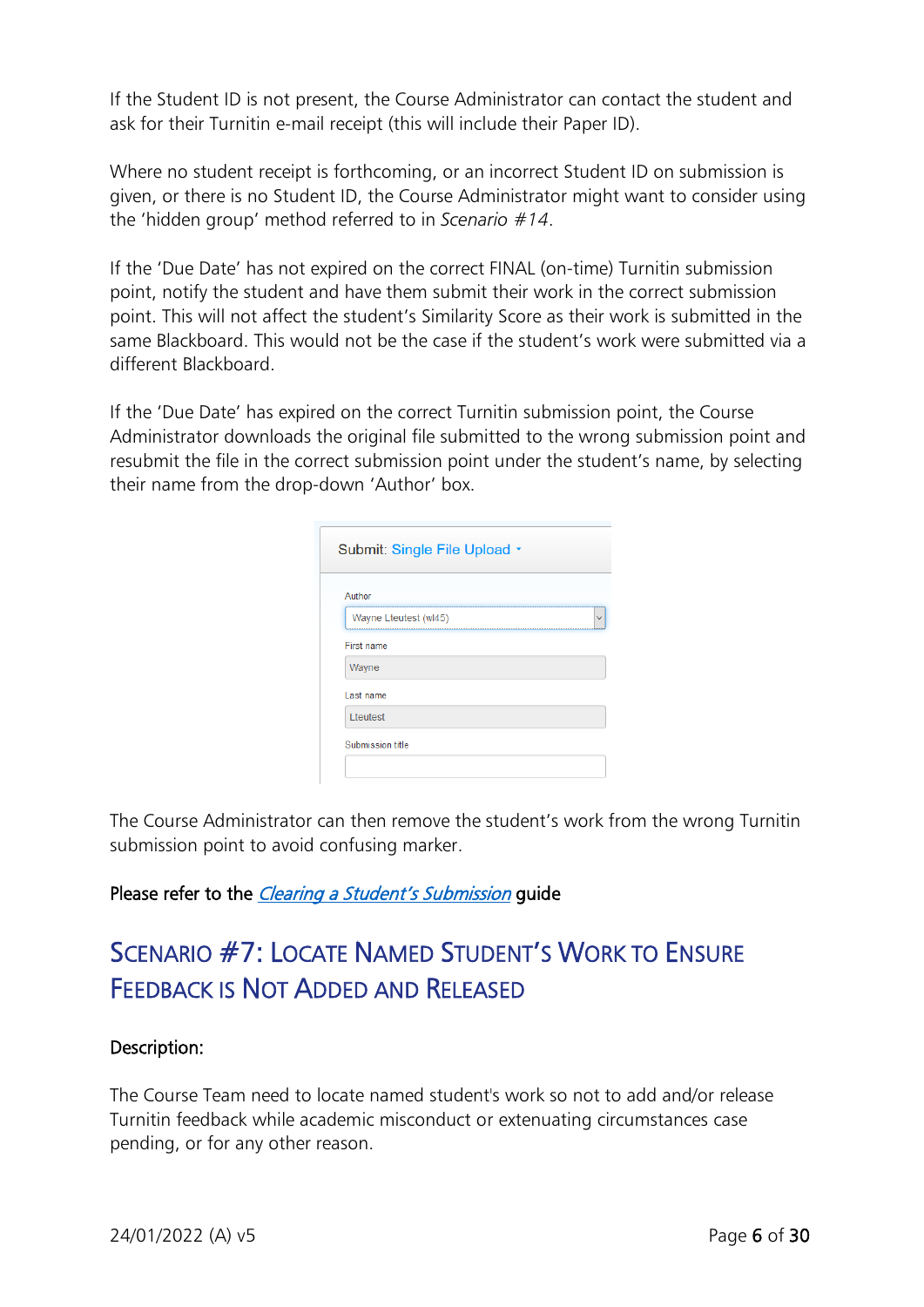NOTE: With current Turnitin set-up for "FINAL" submission, Course Teams will not know the extent of matches to other sources in a student's work, as they will not see the Similarity Report, until the Due Date is reached. This is not the case for the "AFTER DEADLINE" set-up.

#### Steps to take:

Use unique Student ID on submission title (will be quicker for Course Administrators to reference on here first), submission header or filename. The Course Administrator needs to look up the Student ID, locate matching submission, note Turnitin Paper ID number and advise marker not to add feedback to submission with matching number.

Where no student receipt is forthcoming, or an incorrect Student ID on submission is given, or there is no Student ID, the Course Administrator might want to consider using the 'hidden group' method referred to in *Scenario #14*.

NOTE: Easy to locate suspected academic misconduct submission as the marker can note the Turnitin Paper ID down.

| FINAL Submission - Assessment 1a<br>INBOX   NOW VIEWING: NEW PAPERS ▼ |                          |                        |       |                 |             |                          |                                                               |
|-----------------------------------------------------------------------|--------------------------|------------------------|-------|-----------------|-------------|--------------------------|---------------------------------------------------------------|
| Submit                                                                |                          |                        |       |                 |             |                          | Roster Sync   Edit assignment settings   Email non-submitters |
| <b>AUTHOR</b>                                                         | TITLE                    | SIMILARITY             | GRADE | <b>RESPONSE</b> | <b>FILE</b> | PAPER ID                 | DATE                                                          |
| Anonymous Marking Enabled                                             | Assignment 1a - ABC12345 | 26%<br><b>Contract</b> |       | $\circ$         |             | 113897362                | 20-Nov-2019                                                   |
| Anonymous Marking Enabled                                             | -- no submission --      | --                     |       |                 |             | $\overline{\phantom{a}}$ | Late                                                          |

# <span id="page-6-0"></span>SCENARIO #8: LOCATE NAMED STUDENT'S WORK TO KNOW WHETHER IT IS 'LATE' LATE OR 'OK' LATE

### Description:

The Course Team need to locate named student's work to know whether a submission is 'late' late, or 'OK' late.

### Steps to take:

Use unique Student ID on submission title (will be quicker for Course Administrators to reference on here first), submission header or filename. The Course Administrator needs to look up the Student ID, locate matching submission, note Turnitin Paper ID number, and advise marker whether not to penalise submission with matching Student ID if submitted late.

Where no student receipt is forthcoming, or an incorrect Student ID on submission is given, or there is no Student ID, the Course Administrator might want to consider using the 'hidden group' method referred to in *Scenario #14*.

24/01/2022 (A) v5 Page 7 of 30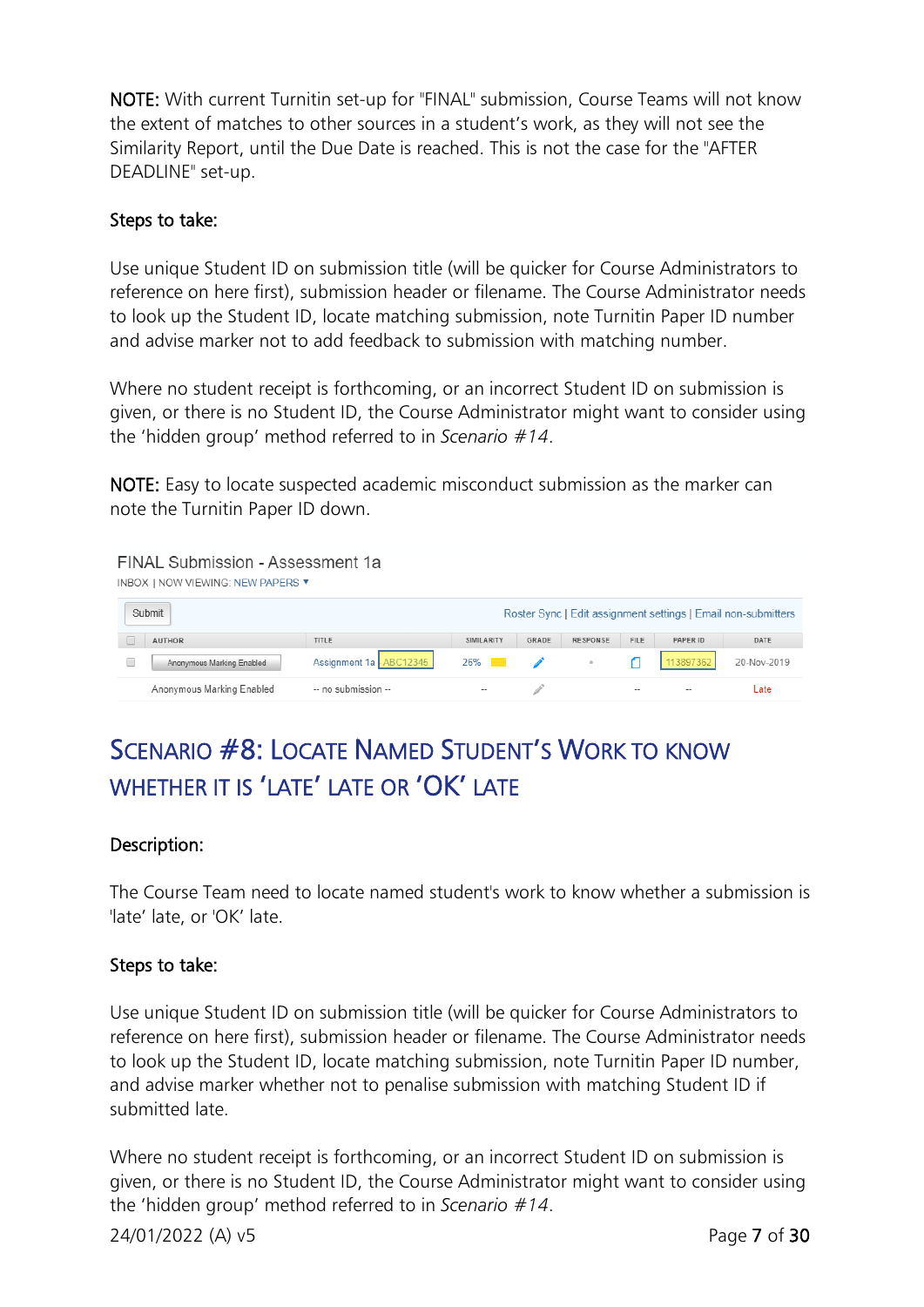#### FINAL Submission - Assessment 1a

**INBOX | NOW VIEWING: NEW PAPERS ▼** 

| Submit                    |                          |                       |       |                 |                          |                          | Roster Sync   Edit assignment settings   Email non-submitters |
|---------------------------|--------------------------|-----------------------|-------|-----------------|--------------------------|--------------------------|---------------------------------------------------------------|
| <b>AUTHOR</b>             | TITLE                    | SIMILARITY            | GRADE | <b>RESPONSE</b> | <b>FILE</b>              | PAPER ID                 | DATE                                                          |
| Anonymous Marking Enabled | Assignment 1a - ABC12345 | $26\%$ $\blacksquare$ |       |                 |                          | 113897362                | 20-Nov-2019                                                   |
| Anonymous Marking Enabled | -- no submission --      | $- -$                 |       |                 | $\overline{\phantom{a}}$ | $\overline{\phantom{a}}$ | Late                                                          |

# <span id="page-7-0"></span>SCENARIO #9: IDENTIFY STUDENT'S WORK IN CASE OF ACADEMIC **MISCONDUCT**

### Description:

The Course Team need to identify a named student following the request of the Course Director to initiate an Academic Misconduct investigation (at any stage). The student identity should not be disclosed upon suspicion only.

NOTE: The following guidance advises how to locate / share the work in question without irrevocably un-anonymising it by using the built-in function in Turnitin - refer to the *[Anonymous Marking Policy](https://www.canterbury.ac.uk/learning-and-teaching-enhancement/docs/Anon-Marking/Anonymous-Marking-Policy-AB-approved-June-2021.pdf)* for guidance on when that option can be used and by whom.

### Steps to take:

In the first instance use unique Student ID on submission title (will be quicker for Course Administrators to reference on here first), submission header or filename. The Course Administrator needs to look up the Student ID, locate matching submission, and note Turnitin Paper ID number, which the Course Director and any other investigating member of staff can use to locate the submission in question (once given access to the relevant Blackboard).

Where no student receipt is forthcoming, or an incorrect Student ID on submission is given, or there is no Student ID, the Course Administrator might want to consider using the 'hidden group' method referred to in *Scenario #14*.

Alternatively, apply the following steps which outline how to download a student submission that can be shared with members of the course team to consider if any academic misconduct has taken place:

- 1. Under the Course Management menu, go to Course Tools, select Turnitin Assignments.
- 2. Click on the Turnitin submission point where the suspected case of academic misconduct has taken place.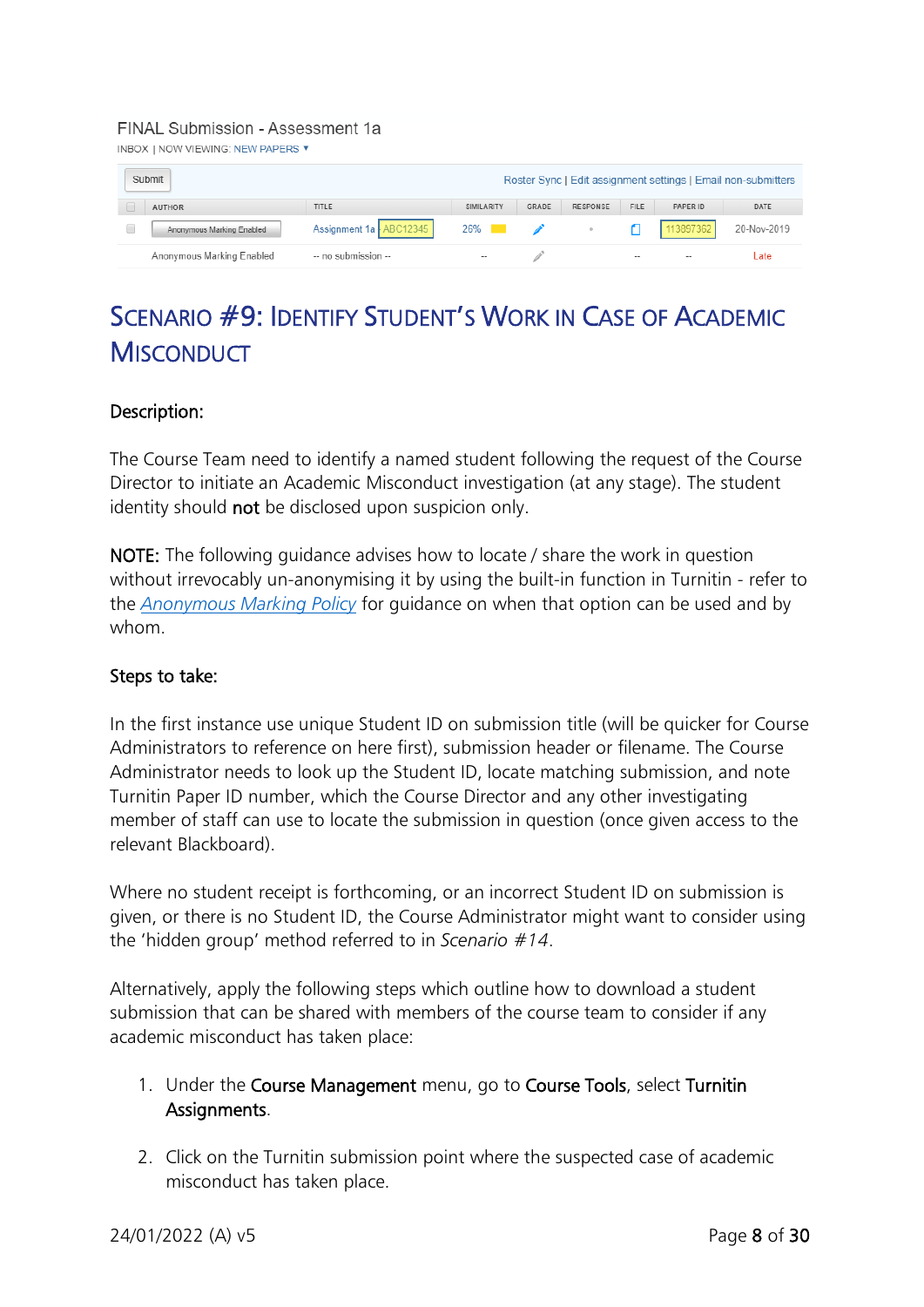#### FINAL Submission - Assessment 1a

| Submit                    |                          |            |               |                 |                   |                   | Roster Sync   Edit assignment settings   Email non-submitters |
|---------------------------|--------------------------|------------|---------------|-----------------|-------------------|-------------------|---------------------------------------------------------------|
| <b>AUTHOR</b>             | TITLE                    | SIMILARITY | GRADE         | <b>RESPONSE</b> | <b>FILE</b>       | PAPER ID          | DATE                                                          |
| Anonymous Marking Enabled | Assignment 1a - ABC12345 | $26\%$     | $\mathscr{L}$ | $\sim$          |                   | 113897362         | 20-Nov-2019                                                   |
| Anonymous Marking Enabled | -- no submission --      | $- -$      |               |                 | $\hspace{0.05cm}$ | $\hspace{0.05cm}$ | Late                                                          |

4. The 'Feedback Studio' screen for that piece of work will pop up. Click on the grey down arrow icon.



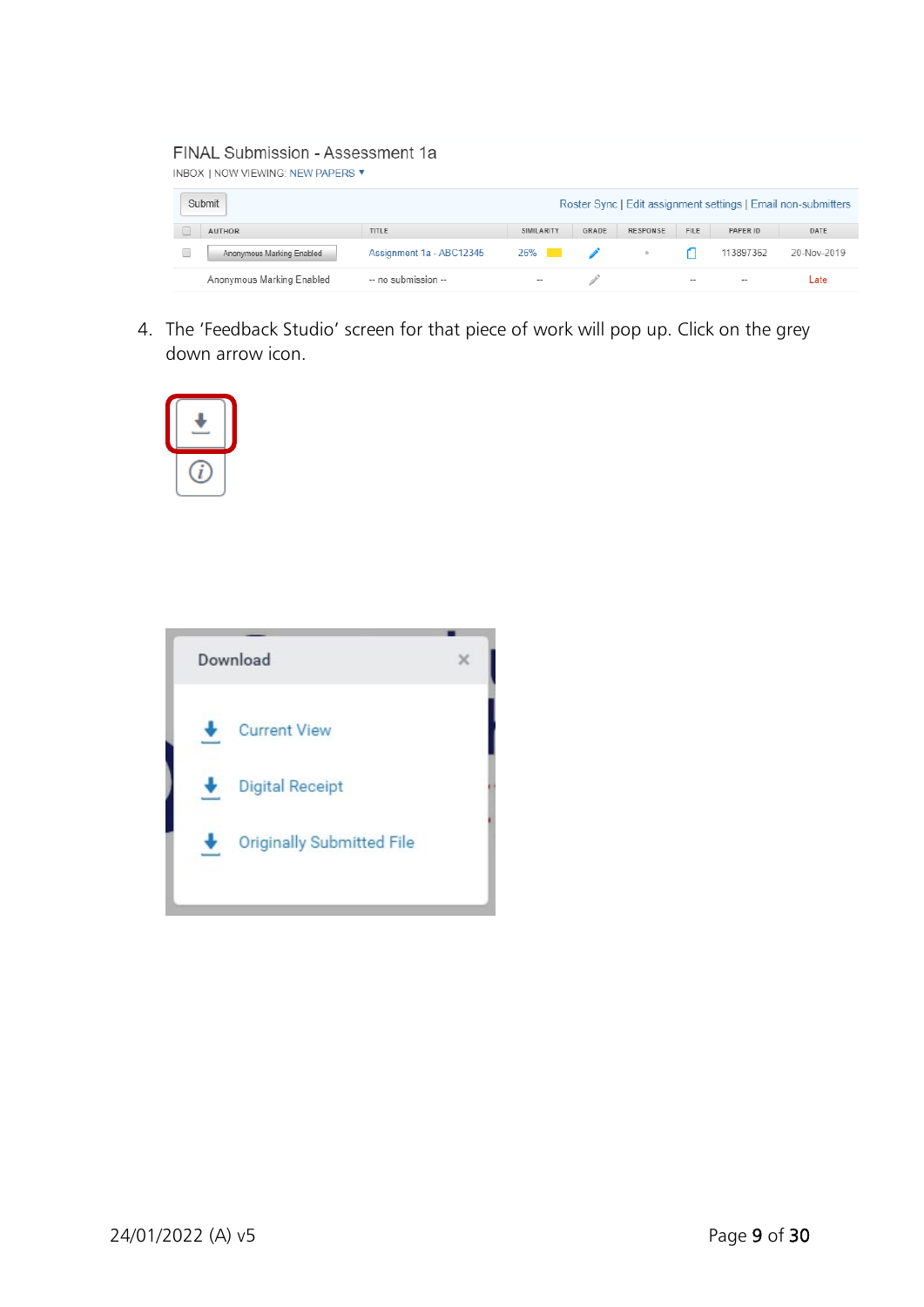### <span id="page-9-0"></span>SCENARIO #10: SEND A MESSAGE TO NON-SUBMITTERS

### Description:

The Course Team want to remind non-submitters that they are due to hand in their assignments.

#### Steps to take:

Use in-built feature to e-mail non-submitters. NOTE: It does not tell you who they are.

- 1. Under the Course Management menu, go to Course Tools, select Turnitin Assignments.
- 2. Click on the Turnitin submission point where you want to send the e-mail reminders.
- 3. Click on the Email non-submitters link.

FINAL Submission - Assessment 1a **INBOX | NOW VIEWING: NEW PAPERS ▼** 

| Submit                    |                          |            |       |                 |                          |           | Roster Sync   Edit assignment settings Email non-submitters |
|---------------------------|--------------------------|------------|-------|-----------------|--------------------------|-----------|-------------------------------------------------------------|
| <b>AUTHOR</b>             | TITLE                    | SIMILARITY | GRADE | <b>RESPONSE</b> | <b>FILE</b>              | PAPER ID  | DATE                                                        |
| Anonymous Marking Enabled | Assignment 1a - ABC12345 | $26\%$     |       |                 |                          | 113897362 | 20-Nov-2019                                                 |
| Anonymous Marking Enabled | -- no submission --      | $-$        |       |                 | $\overline{\phantom{a}}$ |           | Late                                                        |

4. Type in a suitable subject line in the 'Enter the subject line of your message' box. Next, type in a suitable message in the 'Enter your message' box. If you want to be included in the email, click on the Include me tick box.

Note: The messages sent via on time (Final) submission point will also go to students who have agreed extensions and are planning to submit their work to the after deadline submission point. Course Administrators need to carefully construct their 'generic' messages that acknowledge this fact.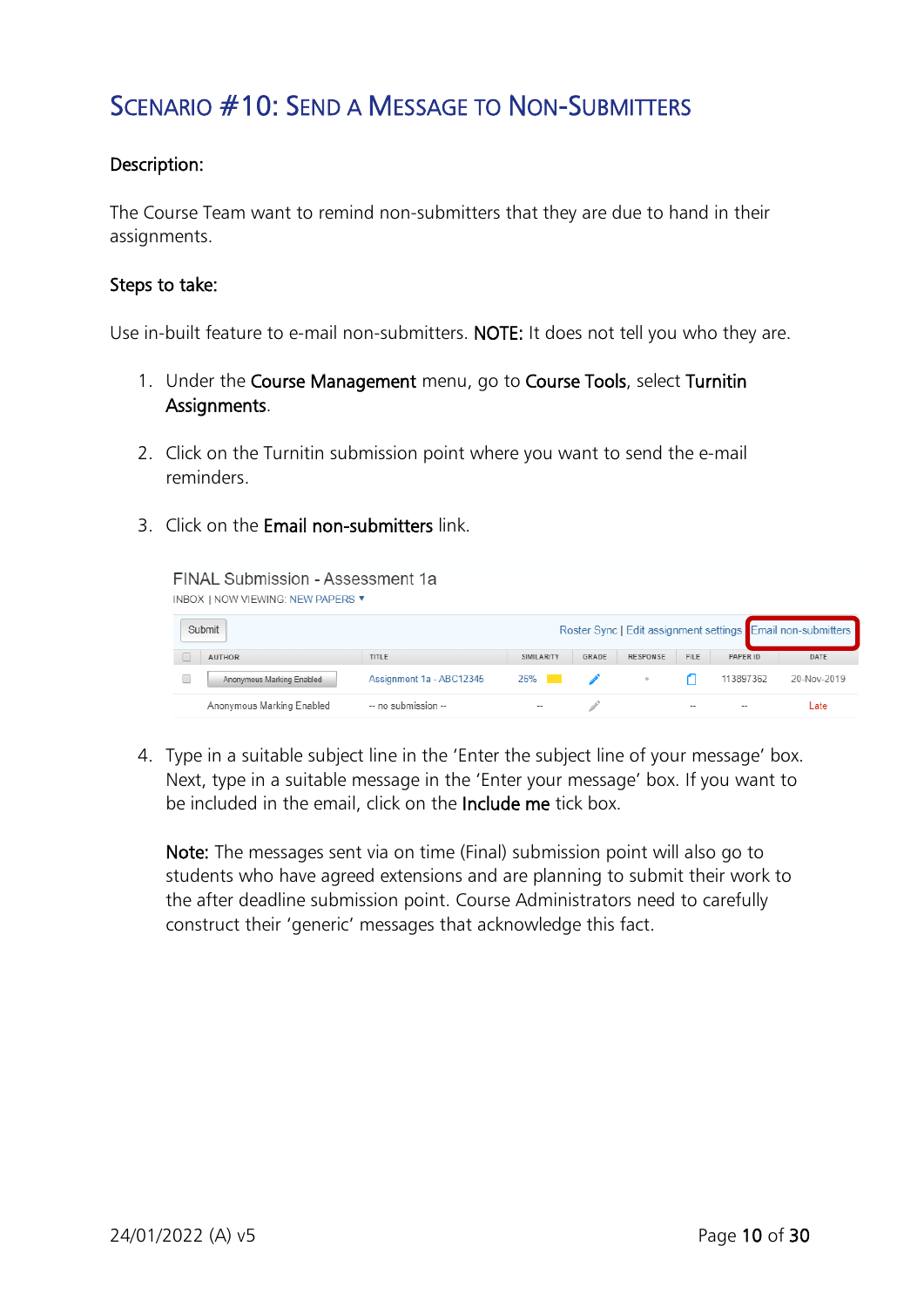| email non-submitters                                                                              |
|---------------------------------------------------------------------------------------------------|
| class: Canterbury Christ Church University Turnitin, 2019-20 (S1) Turnitin Demo 2 - Copied (WB33) |
| $-12475-1$                                                                                        |
| Enter the subject line of your message:                                                           |
| Enter your message:                                                                               |
|                                                                                                   |
| Include me                                                                                        |
|                                                                                                   |
| send                                                                                              |

5. Click on the Send button to send an e-mail to all those students who have not submitted to that Turnitin submission point.

### <span id="page-10-0"></span>SCENARIO #11: IDENTIFY NON-SUBMITTERS

#### Description:

The Course Team would like to try and identify non-submitters.

### Steps to take:

Perform a manual Student ID look up of submissions already made.

OR…

Please contact your **Digital Academic Developer** for alternative options.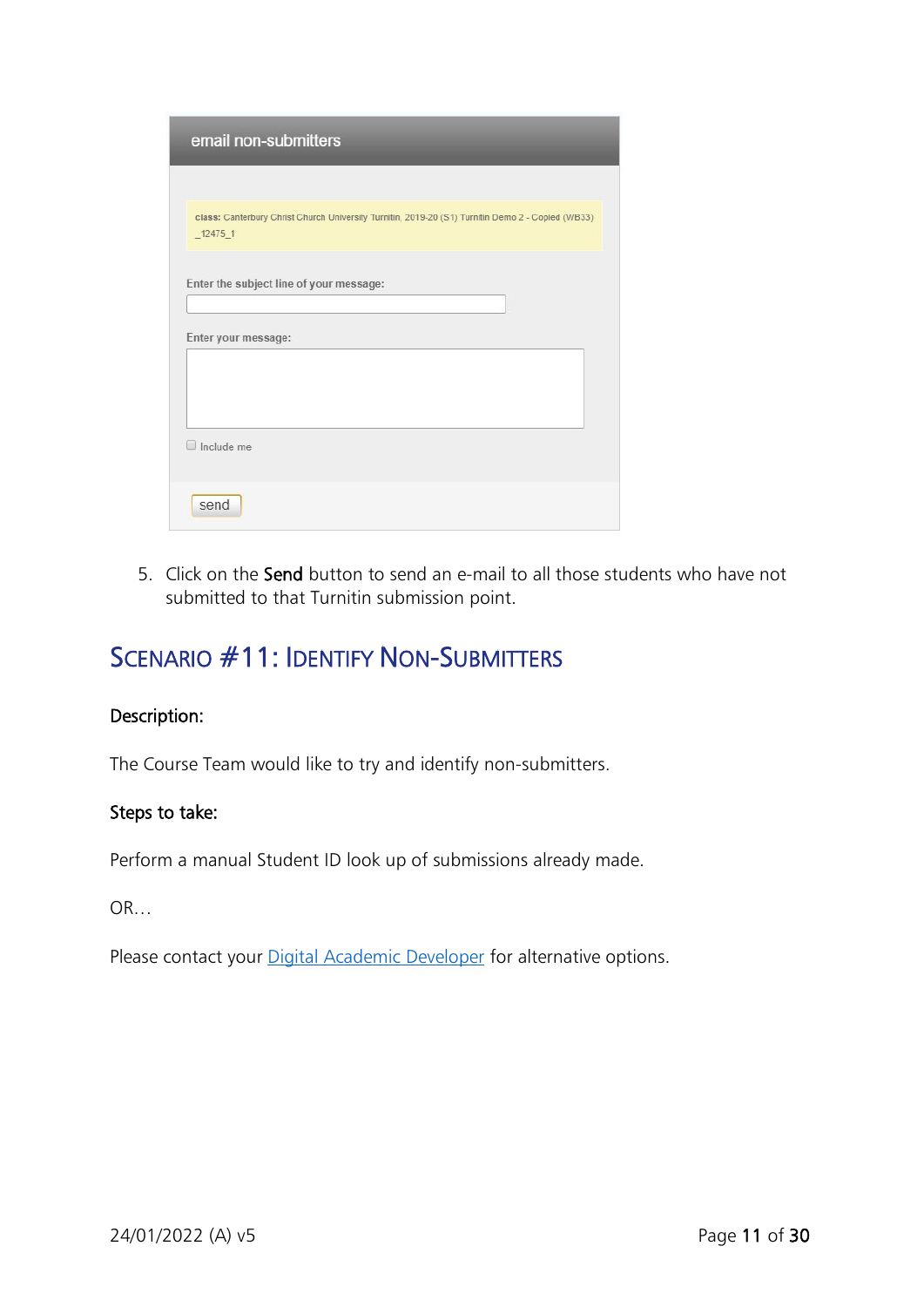# <span id="page-11-0"></span>SCENARIO #12: TRANSFERRING MARKS OUT OF TURNITIN BEFORE POST-DATE

### Description:

The Course Team wants to transfer marks out of Turnitin before the post-date is reached (e.g., for an exam board on a tight timescale).

### Steps to take:

Use unique Student ID on submission title (will be quicker for Course Administrators to reference on here first), submission header or filename. The Course Administrator provides the Marker with a spreadsheet of Student IDs for the assignment. The marker needs to locate the Student ID, and record the student's mark against that ID.

It is expected that this would be for exceptional circumstances only as the usual process would be to transfer marks only once the Post-date has been reached and the work unanonymised.

### <span id="page-11-1"></span>SCENARIO #13: STUDENT CANNOT UPLOAD WORK INTO TURNITIN AND WANTS TO SEND IT TO SOMEONE VIA E-MAIL

### Description:

A student is having trouble submitting work into Turnitin and wants to send it to someone to upload their work into Turnitin on their behalf.

### Steps to take:

Students should be strongly dissuaded in sending work to their tutors via e-mail if they are having trouble uploading it into Turnitin. This is both problematic in terms of anonymous marking, and potentially inequitable where some students email work to their tutors and some do not, resulting in students being penalised for handing work in late.

Instead, students should contact the Course Administrator, stating the issue and providing the Course Administrator with the file and Student ID. The Course Administrator can upload the work into Turnitin on the student's behalf.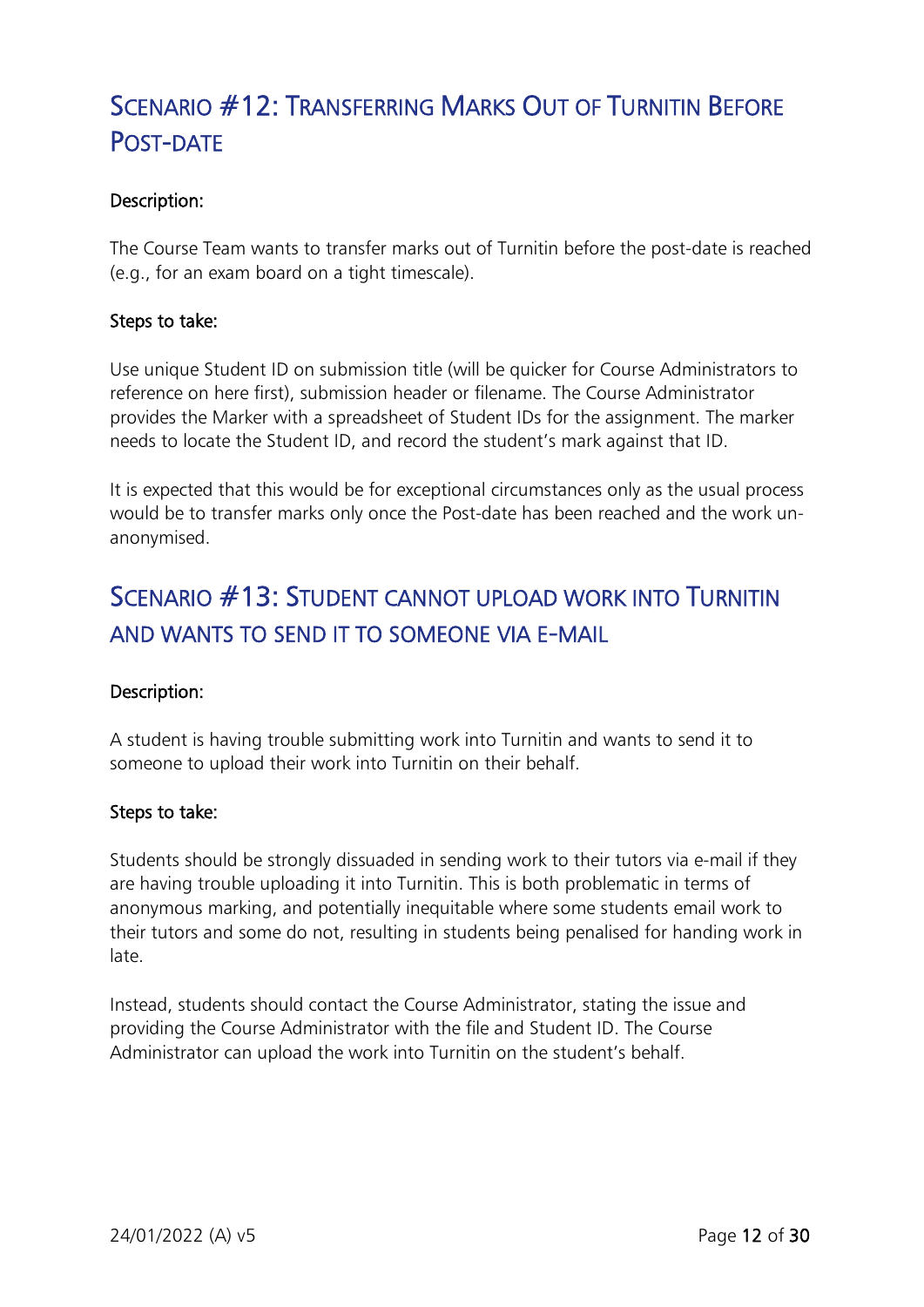# <span id="page-12-0"></span>SCENARIO #14: STUDENT WANTS TO CHECK THAT THEIR WORK HAS SUBMITTED CORRECTLY

### Description:

A student contacts the Course Team for help. They have recently submitted their work to Turnitin, and they are concerned that it may not have processed correctly.

#### Steps to take:

1. Ask the student if they have received a receipt via email from Turnitin. The email receipt is most important evidence of submission because it includes the time and date of submission, and



Turnitin Guidance (links open in a new window)

Turnitin is a text-matching service which compares student-submitted work against a vast turnitin  $\langle \, \rangle$ repository of digital content. It can help identify unoriginal text in a submission to educate about avoiding plagiarism and highlight text that should be checked for correct citations and referenced material. Below are some key resources to help you use Turnitin effectively. **More information about Turnitin.** 



- 3. Alternatively, the Course Administrator can do a Student ID look up and/or ask the student the Paper ID of their submission, to enable them to check the student's work.
- 4. If the student is still concerned, then you can use a hidden group to check the student's work. This should be used with care.

Note: Any instructor in the Blackboard is able to locate the anonymised submission of a specific student. This should only be undertaken by the Course Administrator and not the markers.

5. Under the Course Management menu, go to Users and Groups, select Groups.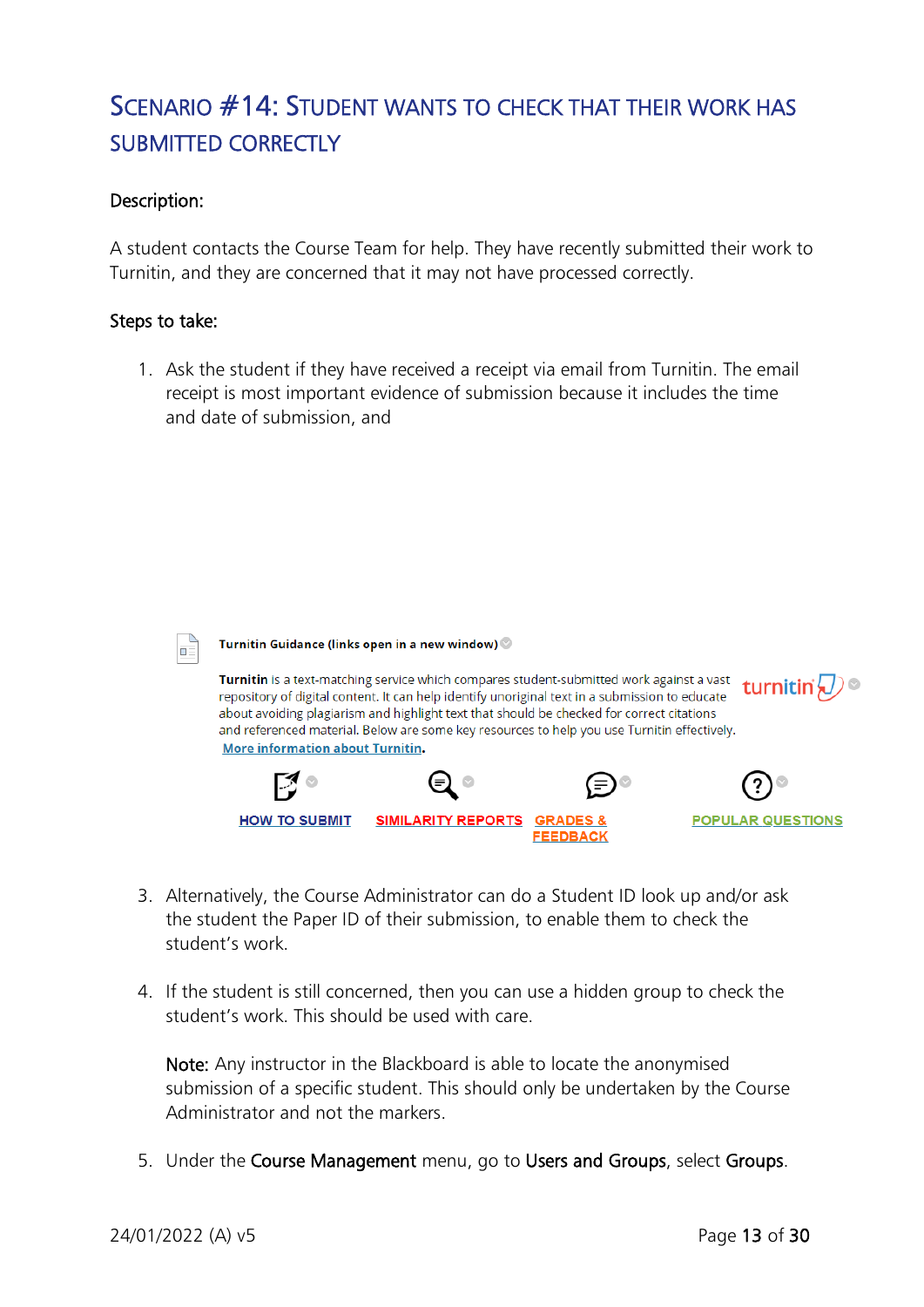| Create $\vee$ | Import       |
|---------------|--------------|
| Single Group  | Group Set    |
| Self-Enrol    | Self-Enrol   |
| Manual Enrol  | Random Enrol |
|               | Manual Enrol |
|               |              |

| Name<br>$\star$ |             |  |                     | <b>Check Student Work</b>                        |
|-----------------|-------------|--|---------------------|--------------------------------------------------|
|                 | Description |  |                     |                                                  |
|                 |             |  | T T T <del>T</del>  | Arial<br>Paragraph<br>$\overline{\mathbf{v}}$    |
| $\chi$          | n.          |  | ÔΩ                  | 이에 퇴복되는 역                                        |
| Ø               |             |  | $\Box$ $\Box$ $f_x$ | $\bullet$ Mashups $\bullet$ $\P$ 66 $\circ$<br>☺ |
|                 | Path: p     |  |                     |                                                  |

8. You do not need to alter any of the other settings on the page, you do need to add the student to the group at the very bottom of the page. Use the Add Users button to do this; a pop-up window will come up allowing you to search for and then select the student using a checkbox to the left of their name.

| <b>MEMBERSHIP</b>           |  |  |  |
|-----------------------------|--|--|--|
|                             |  |  |  |
| Add Users                   |  |  |  |
| No lessons have been added. |  |  |  |
|                             |  |  |  |

9. Having added the student in the pop-up window, click on Submit to save your group.

24/01/2022 (A) v5 Page 14 of 30

Cancel

Submit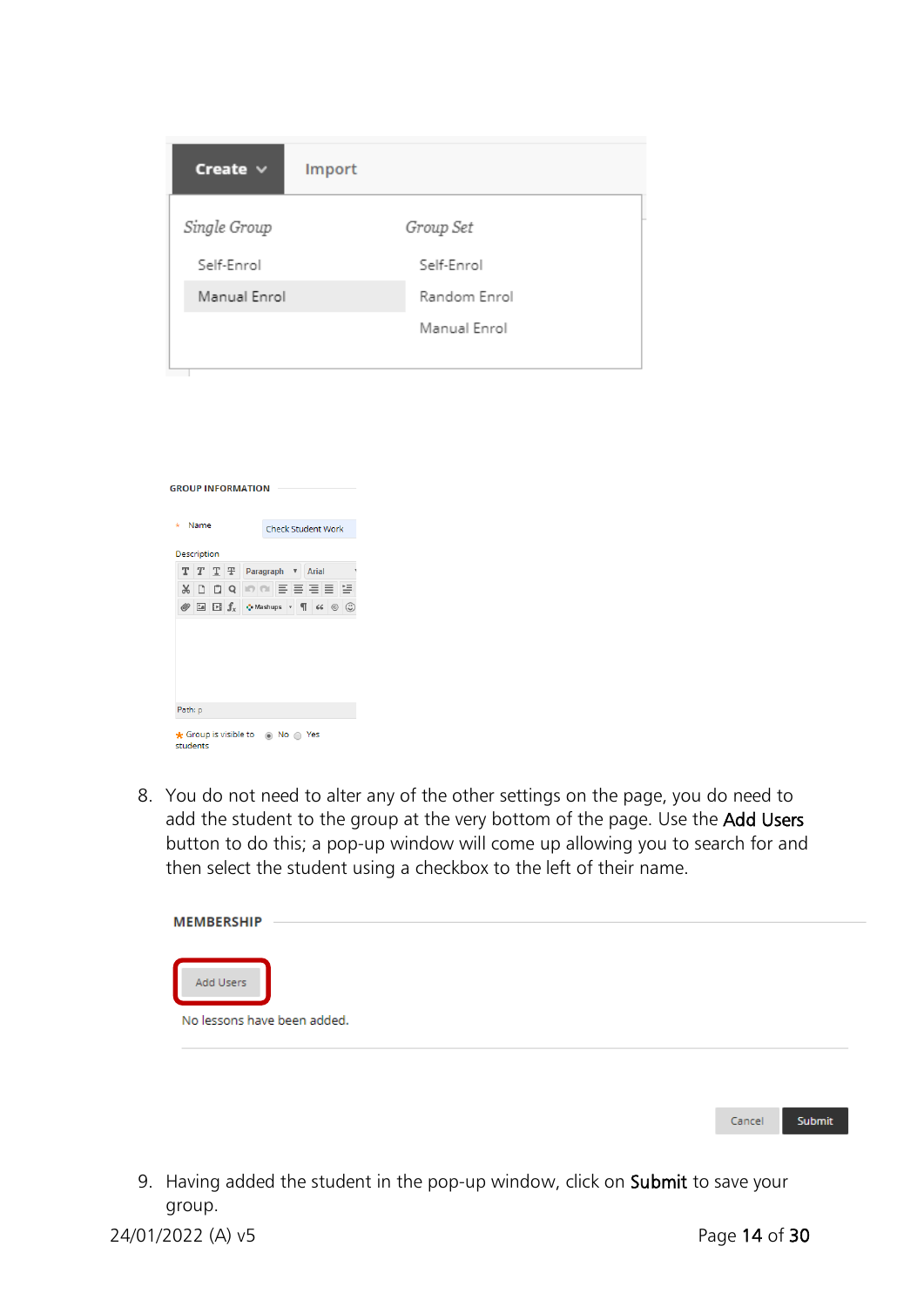10. Go back to the Course Management menu and click on Course Tools, select Turnitin Assignments by Groups. This will allow you to filter the Turnitin submission inboxes by your new group.

|                       | $\bigcup$ View Assignments by Group                                                                                                                                                                                                                              |
|-----------------------|------------------------------------------------------------------------------------------------------------------------------------------------------------------------------------------------------------------------------------------------------------------|
| zone@canterbury.ac.uk | <b>FINAL Submission - Assessment 1a</b><br>Submit your FINAL submission here for this assessm<br>been reached. Please make sure that you submit the<br>back into this assessment and choosing the option to<br>regarding assessments, please contact your Module |
|                       | Module Group : Check Student Work ▼                                                                                                                                                                                                                              |

| Submit your FINAL submission here for this assessment. Similarity Reports will be available once the due date / deadline has been reached. Please make sure that you<br>submit the correct file - if you submit the wrong one you can overwrite it by clicking back into this assessment and choosing the option to 'Resubmit'. Guidance on how to<br>submit is provided below. For questions regarding assessments, please contact your Module Tutor / admin. If you experience a technical issue, please contact: i-<br>zone@canterbury.ac.uk |                         |                |                             |            |          |        |
|-------------------------------------------------------------------------------------------------------------------------------------------------------------------------------------------------------------------------------------------------------------------------------------------------------------------------------------------------------------------------------------------------------------------------------------------------------------------------------------------------------------------------------------------------|-------------------------|----------------|-----------------------------|------------|----------|--------|
| Module Group: Check Student Work v                                                                                                                                                                                                                                                                                                                                                                                                                                                                                                              | Go                      |                |                             |            |          |        |
| Now viewing assignments for Check Student Work:                                                                                                                                                                                                                                                                                                                                                                                                                                                                                                 |                         |                |                             |            |          |        |
| $\alpha$                                                                                                                                                                                                                                                                                                                                                                                                                                                                                                                                        |                         |                |                             | 10<br>Show |          |        |
| Student Name (Last, First)                                                                                                                                                                                                                                                                                                                                                                                                                                                                                                                      | Title                   | Grade          | Originality<br>Score/Report | Paper ID   | Download |        |
| Enabled, Anonymous Marking                                                                                                                                                                                                                                                                                                                                                                                                                                                                                                                      | Assignment 1 - ABC12345 | $\overline{a}$ | 26%                         | 115775898  | ◇        | Remove |

- 13.If you do not see the student's submission, then you might need to go back to the Turnitin Assignments By Groups and check the other inboxes to see if the work was uploaded to a different submission point.
- 14.When you have finished using the group you need to delete it. Do this by going back to Users and Groups, select Groups.
- 15.Click on the chevron next to the group.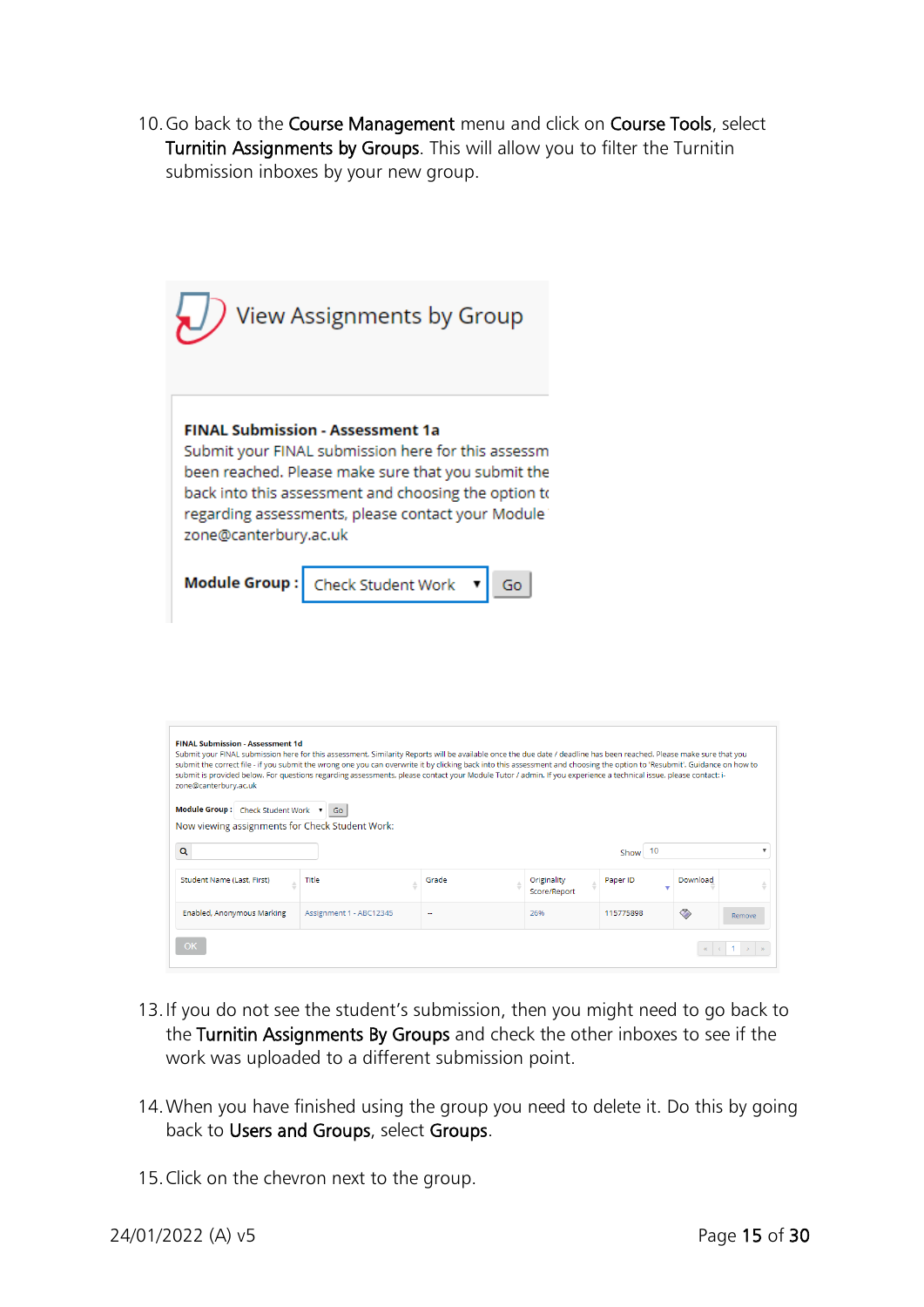#### 16.Click on Delete Group.

| P  | <b>Bulk Actions</b> | View Options             |  |
|----|---------------------|--------------------------|--|
|    | <b>NAME</b>         |                          |  |
|    | Check Student Work  |                          |  |
| L, | <b>Bulk Actions</b> |                          |  |
|    |                     | Open Group               |  |
|    |                     | <b>Edit Group</b>        |  |
|    |                     | <b>Email Group</b>       |  |
|    |                     | Delete Group             |  |
|    |                     | <b>Create Smart View</b> |  |

# <span id="page-15-0"></span>SCENARIO #15: DISTRIBUTED MARKING (I.E. WHERE SEVERAL MARKERS EACH MARKING A DIFFERENT GROUP OF STUDENTS WITHIN A SINGLE TURNITIN ASSIGNMENT)

#### Description:

There are several markers involved in marking students' work within a single Turnitin assignment. Please consult with your Digital [Academic Developer](https://www.canterbury.ac.uk/learning-and-teaching-enhancement/Blended-Learning/Blended-Learning-Support.aspx) beforehand.

#### Steps to take:

Options include:

- Markers decide which pieces of work they are going to mark, for example the Markers might want to divide the workload by submission date and time.
- Markers are given a list of Student IDs to look at (this is dependent upon students supplying the Student ID within submission header or filename).
- Turnitin by Groups:
	- o If each marker needs to mark a specific group of students, set up Manual Enrol Groups (*most time-consuming*).
	- o If the allocation of markers to students is to be random, set up Random Enrol Groups (*least time-consuming*).
	- o The 'Turnitin by Groups' interface does not show markers whether they have already marked a given submission when they look at the list of submissions for the group because it doesn't show the mark in that 'by Group' list, whereas the normal Turnitin interface does. This can add further work for the marker in either noting separately which submission IDs have already been marked or go through each submission in the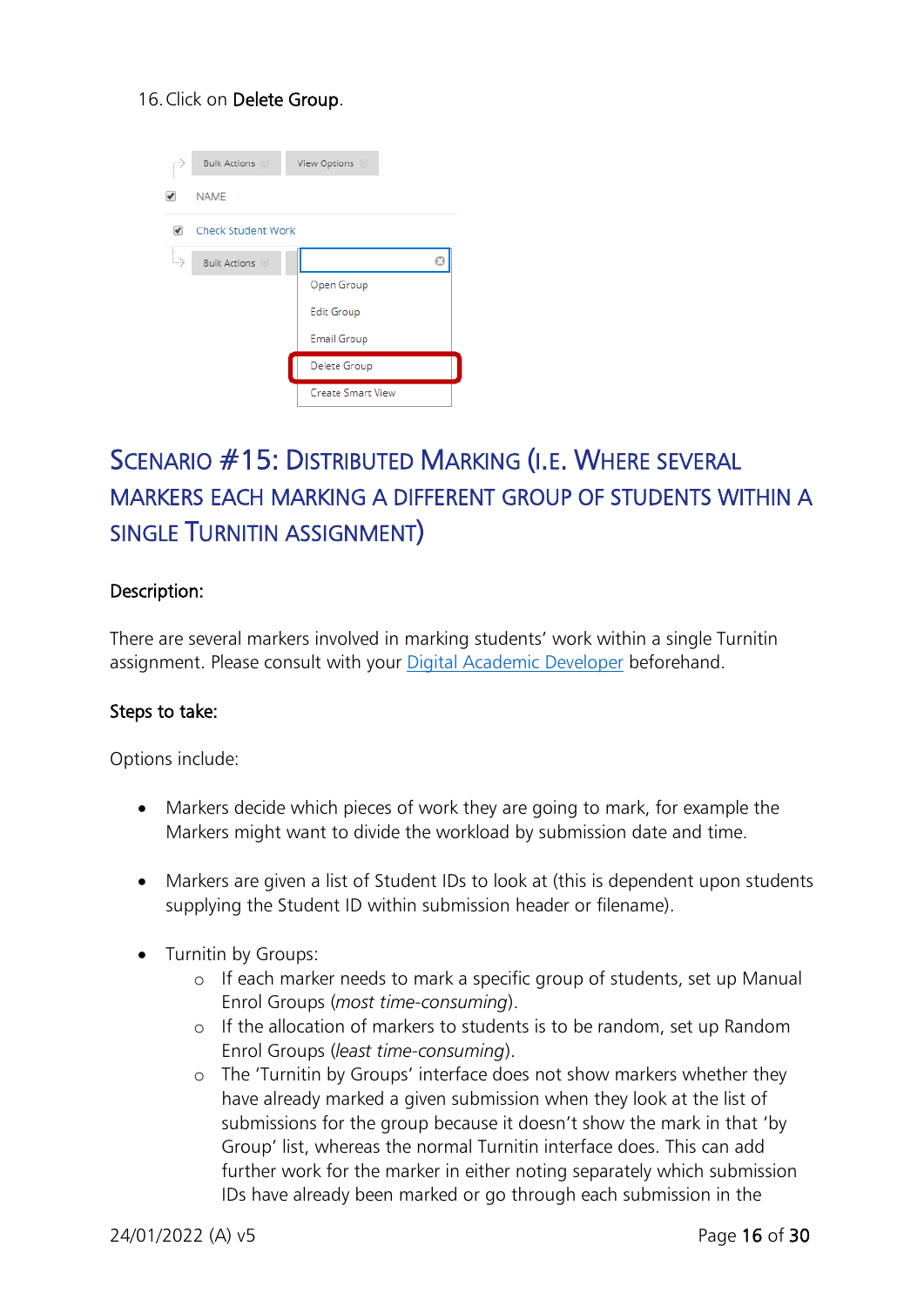group each time the marker accesses Turnitin to mark and see which piece of work have already done and which haven't.

If the above three options do not work, please consult with your Digital Academic [Developer.](https://www.canterbury.ac.uk/learning-and-teaching-enhancement/Blended-Learning/Blended-Learning-Support.aspx)

Below are the step-by-step instructions for setting up 'Turnitin by Groups' for Manual Enrolments and Turnitin by Groups' for Random Enrolments.

<span id="page-16-0"></span>TURNITIN BY GROUPS – CREATING MARKING GROUPS USING MANUAL ENROLMENTS

1. Under the Course Management menu, go to Users and Groups, select Groups.

| Create $\vee$ | Import          |
|---------------|-----------------|
| Single Group  | Group Set       |
| Self-Enrol    | Self-Enrol      |
| Manual Enrol  | Random Enrol    |
|               | Manual Enrol    |
|               | Marking Croup 4 |

3. Give the group a Name, e.g., 'Marking Group' – Do not include any numbers or letters, as these will be added afterwards by Blackboards.

IMPORTANT: Make sure that the 'Group is visible to students' option is set to No.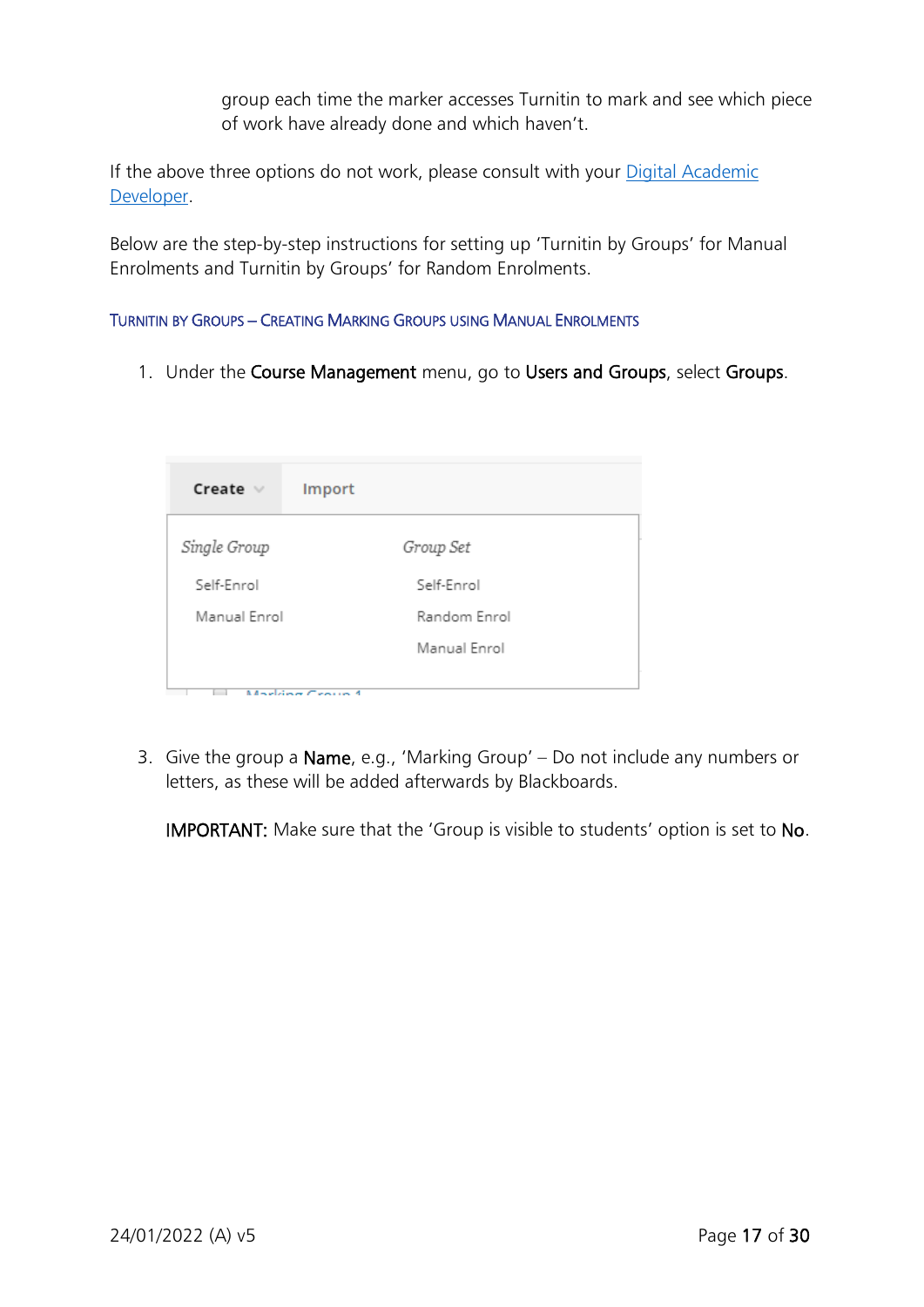| <b>GROUP INFORMATION</b> |      |                   |            |                                              |                                       |                                               |  |
|--------------------------|------|-------------------|------------|----------------------------------------------|---------------------------------------|-----------------------------------------------|--|
| *                        | Name |                   |            |                                              | <b>Marking Group</b>                  |                                               |  |
| Description              |      |                   |            |                                              |                                       |                                               |  |
|                          |      | $T$ $T$ $T$ $\mp$ |            | Paragraph<br>$\boldsymbol{\mathrm{v}}$       | <b>Arial</b>                          | 3(1)                                          |  |
| X                        |      |                   | Q          | 이에 퇴복되지 않아                                   |                                       |                                               |  |
| ◎                        | 24   |                   | $\Box f_x$ | <b>O</b> Mashups<br>$\overline{\phantom{a}}$ | $\blacksquare$<br>$^\copyright$<br>66 | <u>© රි</u><br>$\begin{array}{c} \end{array}$ |  |
|                          |      |                   |            |                                              |                                       |                                               |  |
|                          |      |                   |            |                                              |                                       |                                               |  |
|                          |      |                   |            |                                              |                                       |                                               |  |
|                          |      |                   |            |                                              |                                       |                                               |  |
|                          |      |                   |            |                                              |                                       |                                               |  |
| Path: p                  |      |                   |            |                                              |                                       |                                               |  |
|                          |      |                   |            | Group is visible to students                 |                                       |                                               |  |

- 4. Under the Tool Availability section, untick all the tick boxes.
- 5. Under the Module Personalisation Setting section, untick the 'Allow Personalisation' tick box.
- 6. Under the Group Set Options section, type in the number of marking groups you want created in the Number of Groups box.

| <b>GROUP SET OPTIONS</b> |  |
|--------------------------|--|
| * Number of Groups       |  |

- Create Smart View for each group in set.
- 7. Click on the Submit button.
- 8. You will be taken to a screen called Edit Group Set Enrolments.
- 9. For each Marking Group created, the name of the marking group can be changed to reflect the marker's name or initials, e.g., 'Marking Group 1' becomes 'Marking Group – JS' or 'Joan Smith's Marking Group'.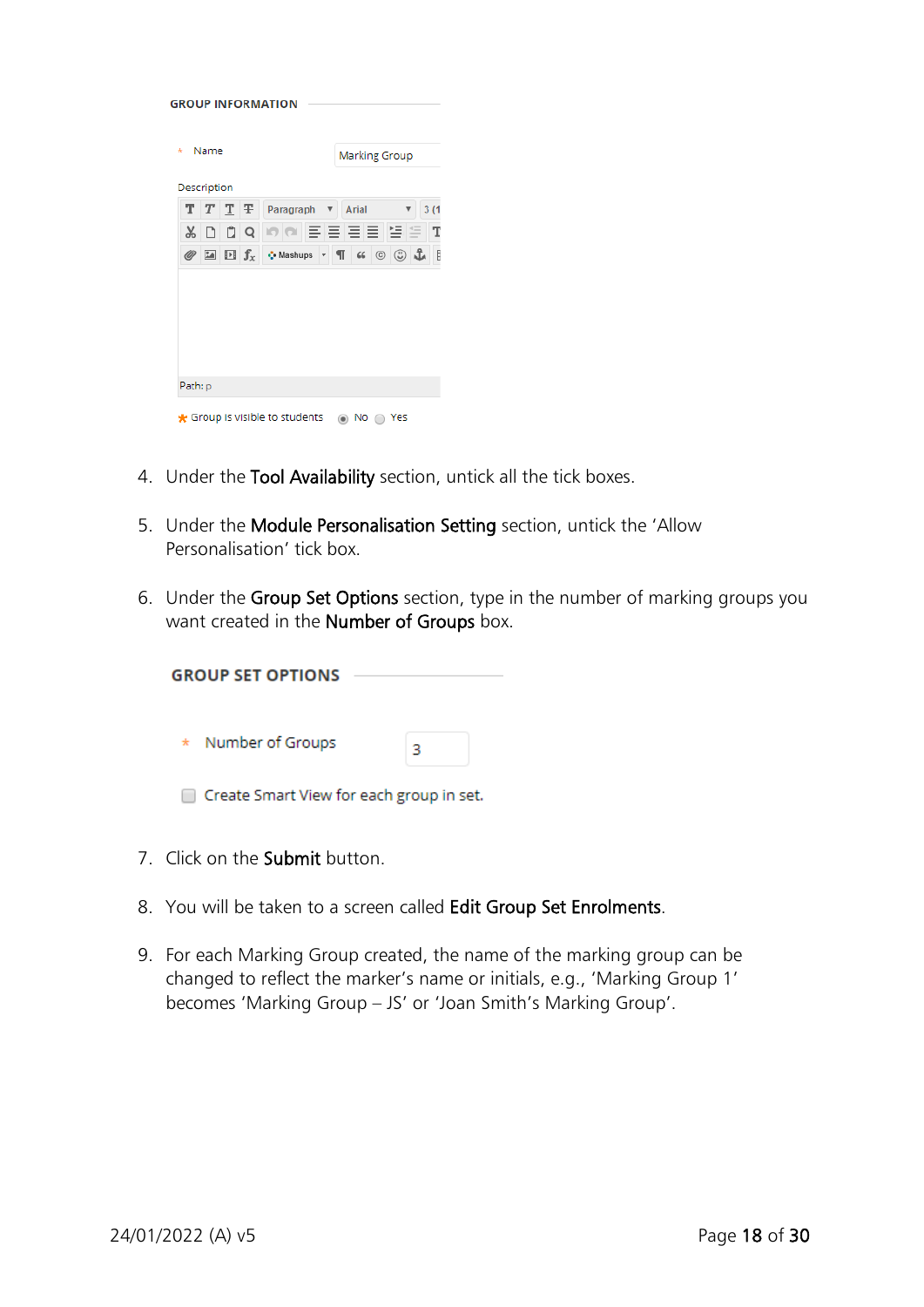| Filter Available Members                            |
|-----------------------------------------------------|
| 7 Hide members already in another group in this set |
| Collapse All<br>Randomise Enrolments                |
| <b>□ Marking Group 1</b>                            |
| * Name   Marking Group 1<br>Add Users               |
| No lessons have been added.<br>Delete Group         |
| <b>□ Marking Group 2</b>                            |
| * Name   Marking Group 2<br>Add Users               |
| No lessons have been added.<br>Delete Group         |

10.To add students to a Marking Group, click on the Add User button. A window will pop up with a list of students enrolled on that Blackboard. Select the students that you want to be part of that marking group by ticking the tick box next to their names. When you have finished, click on the Submit button.

| <b>Add Users</b>                              |                                             |                              |                         |
|-----------------------------------------------|---------------------------------------------|------------------------------|-------------------------|
| Search: Any<br>▼ Not Blank ▼                  | Go <b>Show all users regardless of role</b> |                              |                         |
| <b>USERNAME</b><br>$\Box$                     | <b>FIRST NAME</b>                           | <b>LAST NAME</b>             | <b>ROLE</b>             |
| S <sub>1420</sub><br>$\overline{\mathcal{L}}$ | Simon                                       | Lteutest                     | Student                 |
| $b$ tv40<br>$\Box$                            | Test                                        | VLETest3                     | Student                 |
| $b$ tv42<br>$\Box$                            | Test                                        | VLETest5                     | Student                 |
| $\sim$ wi45<br>$\Box$                         | Wayne                                       | Lteutest                     | Student                 |
| $\overline{\mathcal{L}}$<br>etc10             | <b>Esther</b>                               | Cistest                      | Student                 |
|                                               |                                             | Displaying 1 to 5 of 5 items | Show All<br>Edit Paging |
|                                               |                                             |                              |                         |
|                                               |                                             |                              |                         |
|                                               |                                             |                              |                         |
|                                               |                                             |                              |                         |

11. You will be taken back to the Edit Group Set Enrolments screen, where you will see the students listed for that group. Repeat the same exercise for each marking group. You will notice that the list of students will get smaller for each marking group – these are the students who are yet to be allocated to a marking group.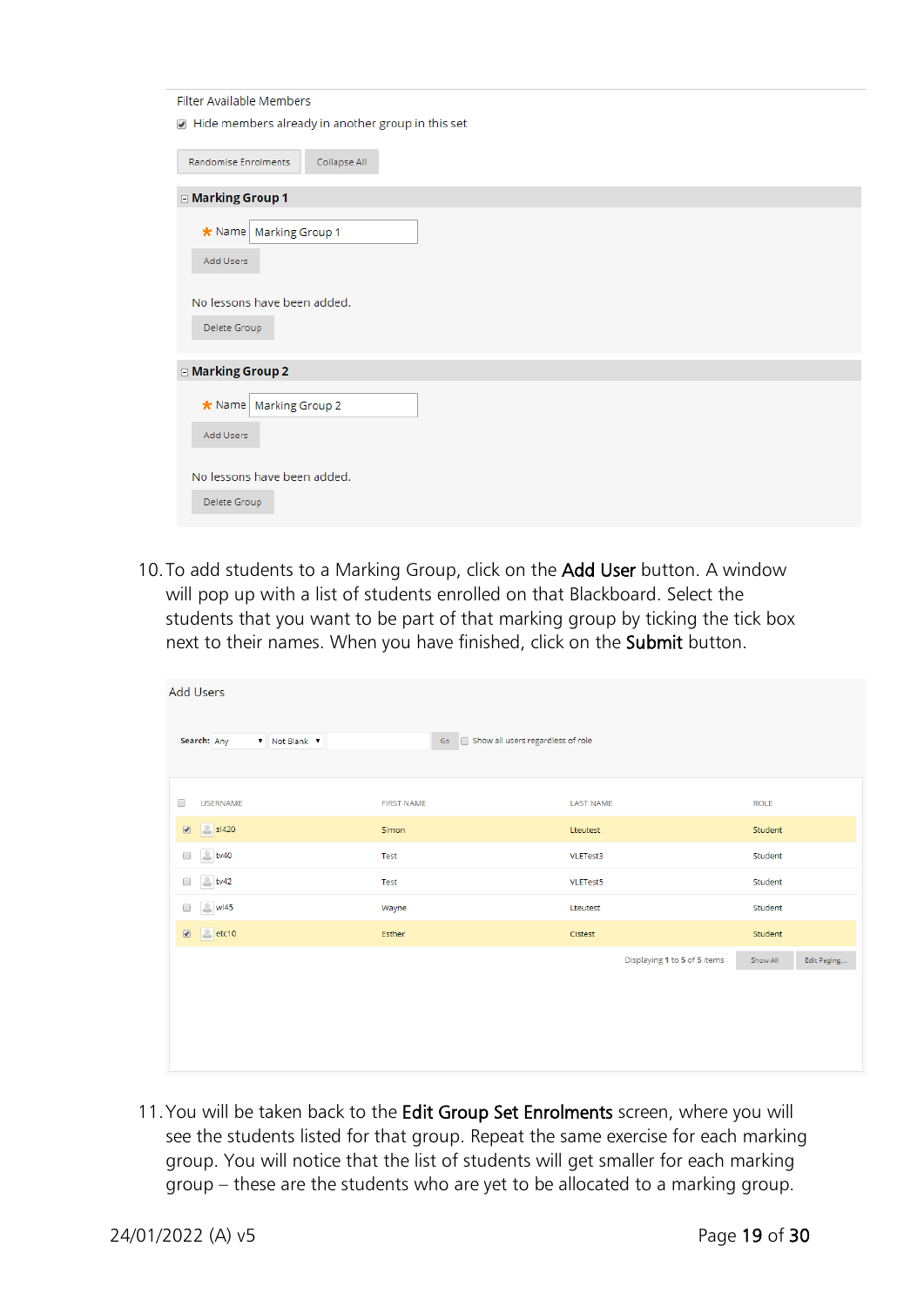| <b>□ Marking Group 1</b>                |                   |                  |             |              |
|-----------------------------------------|-------------------|------------------|-------------|--------------|
| * Name   Marking Group 1                |                   |                  |             |              |
| <b>Remove Users</b><br>Add Users        |                   |                  |             |              |
|                                         |                   |                  |             |              |
| Added selected users to group.          |                   |                  |             | $\Omega$     |
| <b>USERNAME</b>                         | <b>FIRST NAME</b> | <b>LAST NAME</b> | <b>ROLE</b> |              |
| $S$ sl420                               | Simon             | Lteutest         | Student     | $\mathbb{X}$ |
| $el$ etc10                              | Esther            | Cistest          | Student     | $\mathbb{M}$ |
| Delete Group                            |                   |                  |             |              |
| □ Marking Group 2                       |                   |                  |             |              |
| * Name Marking Group 2                  |                   |                  |             |              |
| Remove Users<br>Add Users               |                   |                  |             |              |
|                                         |                   |                  |             |              |
| Added selected users to group.          |                   |                  |             | റ            |
| <b>USERNAME</b>                         | <b>FIRST NAME</b> | <b>LAST NAME</b> | <b>ROLE</b> |              |
| $\stackrel{0}{\longrightarrow}$<br>tv40 | Test              | VLETest3         | Student     | $\mathsf{x}$ |
| $b$ tv42                                | Test              | <b>VLETest5</b>  | Student     | $\mathsf{x}$ |
| Delete Group                            |                   |                  |             |              |

- 12.When you have allocated all the students to their marking groups, click on the Submit button.
- 13. Go back to the Course Management menu and click on Course Tools, select Turnitin Assignments by Groups. This will allow you to filter the Turnitin submission inboxes by your new group.
- 14.Click on the inbox that you think the student submitted to and select your group from the list and click Go.

| <b>FINAL Submission - Assessment 1a</b>             |                                 |  |    |  |  |  |
|-----------------------------------------------------|---------------------------------|--|----|--|--|--|
| Submit your FINAL submission here for this assessme |                                 |  |    |  |  |  |
| assessment and choosing the option to 'Resubmit'. G |                                 |  |    |  |  |  |
|                                                     |                                 |  |    |  |  |  |
|                                                     | Module Group:   Marking Group 1 |  | Go |  |  |  |

15.If the submission is the inbox then you will see the student's submission as shown below in the 'Module Group' filtered view.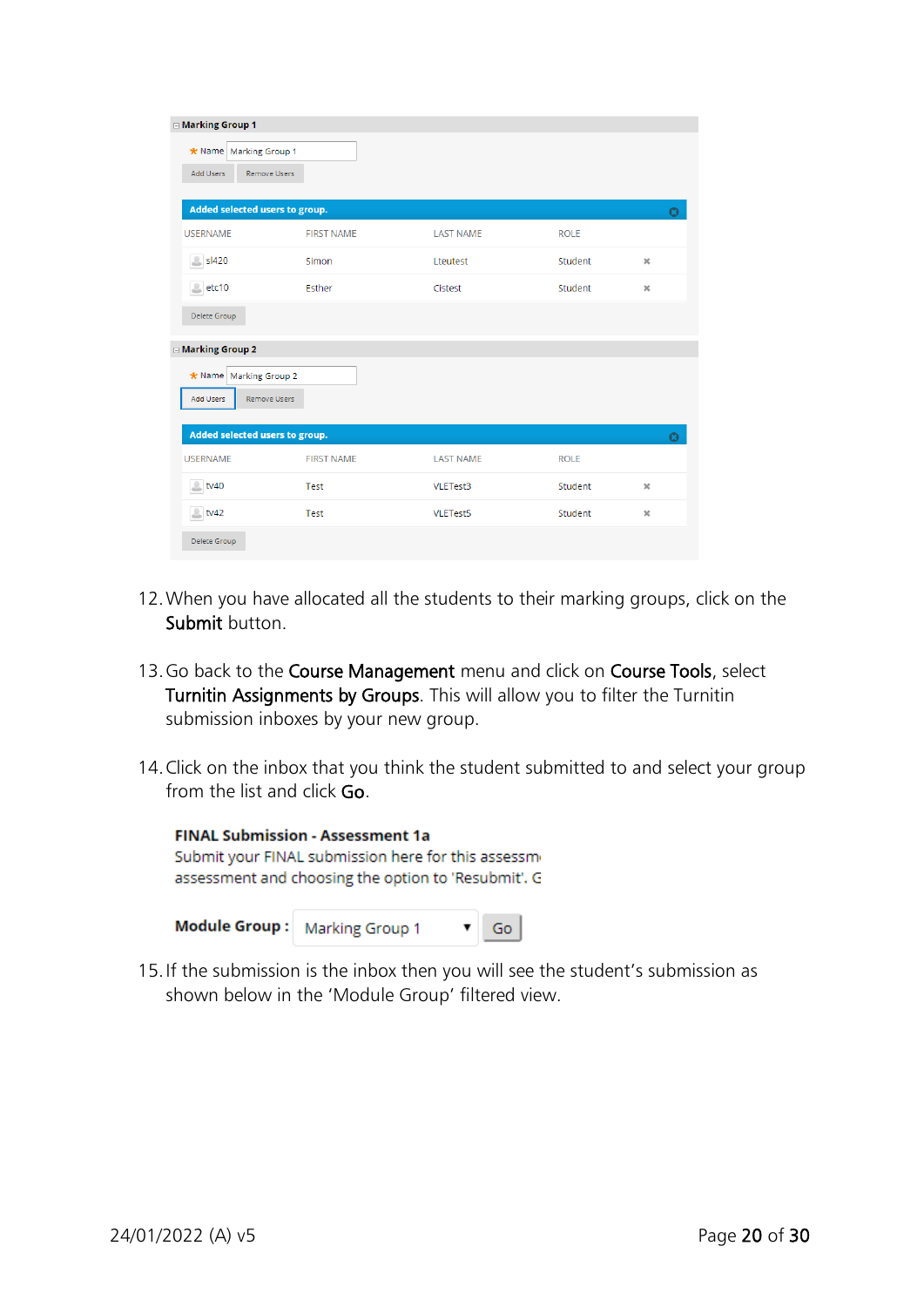| <b>FINAL Submission - Assessment 1a</b><br>Submit your FINAL submission here for this assessment. Similarity Reports will be available once the due date / deadline has been reached. Please make sure that you submit the correct file - if you submit the wrong one you<br>assessment and choosing the option to 'Resubmit'. Guidance on how to submit is provided below. For questions regarding assessments, please contact your Module Tutor / admin. If you experience a technical issue, please cont<br>Module Group: Marking Group 1<br>$7 - Go$<br>Now viewing assignments for Marking Group 1: |        |        |                                 |                          |                |        |  |  |
|----------------------------------------------------------------------------------------------------------------------------------------------------------------------------------------------------------------------------------------------------------------------------------------------------------------------------------------------------------------------------------------------------------------------------------------------------------------------------------------------------------------------------------------------------------------------------------------------------------|--------|--------|---------------------------------|--------------------------|----------------|--------|--|--|
| $\alpha$                                                                                                                                                                                                                                                                                                                                                                                                                                                                                                                                                                                                 |        |        |                                 | Show                     | 10             |        |  |  |
| Student Name (Last, First)                                                                                                                                                                                                                                                                                                                                                                                                                                                                                                                                                                               | Title  | Grade  | <b>Originality Score/Report</b> | Paper ID                 | Download       |        |  |  |
| Cistest, Esther                                                                                                                                                                                                                                                                                                                                                                                                                                                                                                                                                                                          | $\sim$ | $\sim$ | $\mathbf{r}$                    |                          | $\sim$         |        |  |  |
| Lteutest, Simon                                                                                                                                                                                                                                                                                                                                                                                                                                                                                                                                                                                          | $\sim$ | $\sim$ | $\overline{\phantom{a}}$        | $\overline{\phantom{a}}$ | $\overline{a}$ | $\sim$ |  |  |
| OK                                                                                                                                                                                                                                                                                                                                                                                                                                                                                                                                                                                                       |        |        |                                 |                          |                |        |  |  |

16.If you do not see the student's submission, then you might need to go back to the Turnitin By Groups and check the other inboxes to see if the work was uploaded to a different submission point.

#### <span id="page-20-0"></span>TURNITIN BY GROUPS – CREATING MARKING GROUPS USING RANDOM ENROLMENTS

- 1. Under the Course Management menu, go to Users and Groups, select Groups.
- 2. Create a new Group Set with the Random Enrol setting.

| Create $\vee$ | Import          |
|---------------|-----------------|
| Single Group  | Group Set       |
| Self-Enrol    | Self-Enrol      |
| Manual Enrol  | Random Enrol    |
|               | Manual Enrol    |
|               | Marking Croup 4 |

3. Give the group a Name, e.g., 'Marking Group' – Do not include any numbers or letters, as these will be added afterwards by Blackboards.

IMPORTANT: Make sure that the 'Group is visible to students' option is set to No.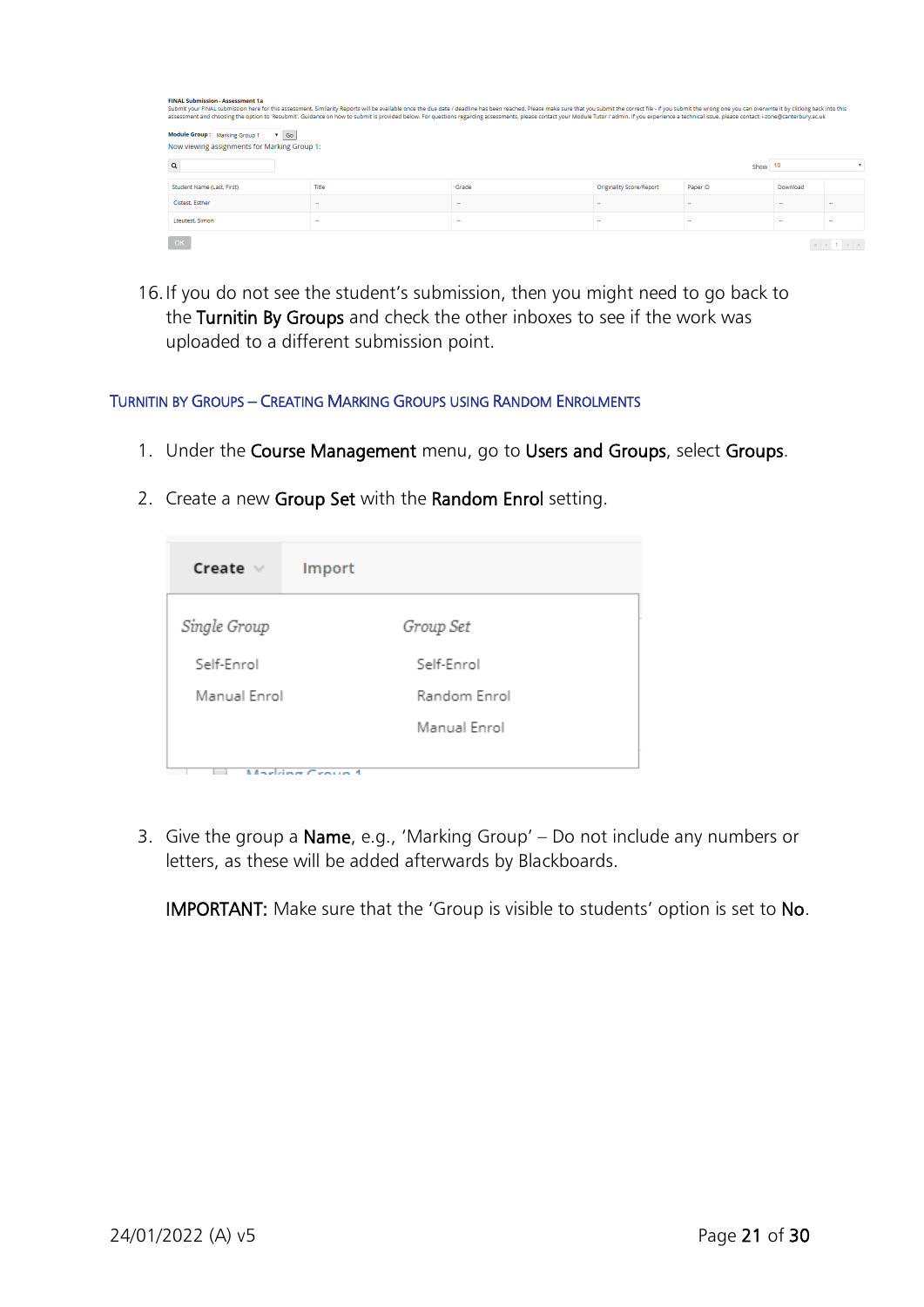| Description                                                                                                    |                                |
|----------------------------------------------------------------------------------------------------------------|--------------------------------|
|                                                                                                                |                                |
| $T$ T $\overline{T}$<br>Paragraph<br>Arial<br>$\boldsymbol{\mathrm{v}}$                                        | 3(1)                           |
| 이에 리드 크로 별로<br>Q<br>X                                                                                          |                                |
| ි ආ<br>$\boxed{2}$ $\boxed{1}$ $f_x$<br>T<br>$^\copyright$<br>· Mashups<br>66<br>◎<br>$\overline{\phantom{a}}$ | $\begin{array}{c} \end{array}$ |

- 4. Under the Tool Availability section, untick all the tick boxes.
- 5. Under the Module Personalisation Setting section, untick the 'Allow Personalisation' tick box.
- 6. Ignore the Group Set Options section.
- 7. Under the Membership, type in the number of students you want enrolled in your marking groups in the Number of Students per Group box. Type in the number of marking groups you want created in the Number of Groups box. Finally, select Distribute the remaining remembers amongst the groups option for any odd number of students who have not been allocated to a marking group.

| <b>MEMBERSHIP</b>                                       |                                                                                                                                                          |
|---------------------------------------------------------|----------------------------------------------------------------------------------------------------------------------------------------------------------|
| * Determine Number of<br>Groups by                      | Number of Students per Group 2<br>Number of Groups 3                                                                                                     |
| $\star$ Determine how to enrol any<br>remaining members | • Distribute the remaining members amongst the groups.<br>Put the remaining members in their own group.<br>Manually add the remaining members to groups. |

- 8. Click on the Submit button the students will now have been randomly enrolled into one of the marking groups.
- 9. If you need to rename the marking group, click on the grey round button and a menu will pop down.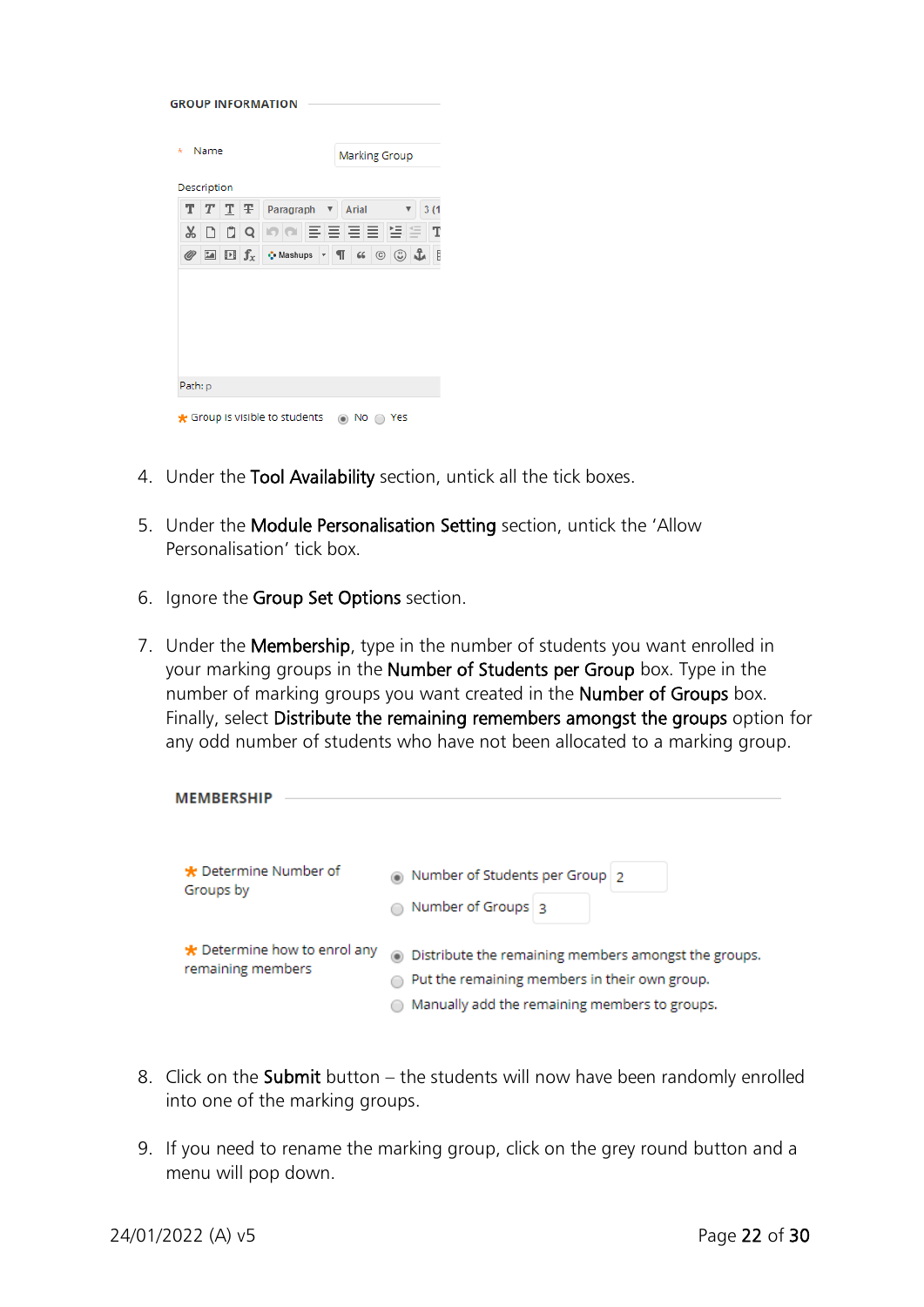| Marking Group 1            |                          |
|----------------------------|--------------------------|
| Marking Group 2            |                          |
| Ly.<br><b>Bulk Actions</b> | Open Group               |
|                            | <b>Edit Group</b>        |
|                            | Email Group              |
|                            | Delete Group             |
|                            | <b>Create Smart View</b> |

- 10. Click on the Edit Group from the drop-down menu.
- 11. This will take you to a page called Edit Group, under the Name box, change the name of the marking group, e.g., 'Marking Group 1' becomes 'Marking Group – JS' or 'Joan Smith's Marking Group'.

| <b>GROUP INFORMATION</b> |                 |
|--------------------------|-----------------|
| Name<br>$\star$          | Marking Group 1 |

- 12. Click on the Submit button to accept changes.
- 13.Repeat the exercise for each marking group.
- 14. Go back to the Course Management menu and click on Course Tools, select Turnitin Assignments by Groups. This will allow you to filter the Turnitin submission inboxes by your new group.
- 15.Click on the inbox that you think the student submitted to and select your group from the list and click Go.

| <b>FINAL Submission - Assessment 1a</b>             |                 |  |    |  |  |
|-----------------------------------------------------|-----------------|--|----|--|--|
| Submit your FINAL submission here for this assessm  |                 |  |    |  |  |
| assessment and choosing the option to 'Resubmit'. G |                 |  |    |  |  |
|                                                     |                 |  |    |  |  |
| <b>Module Group :</b>                               | Marking Group 1 |  | Go |  |  |

16.If the submission is the inbox, then you will see the student's submission as shown below in the 'Module Group' filtered view.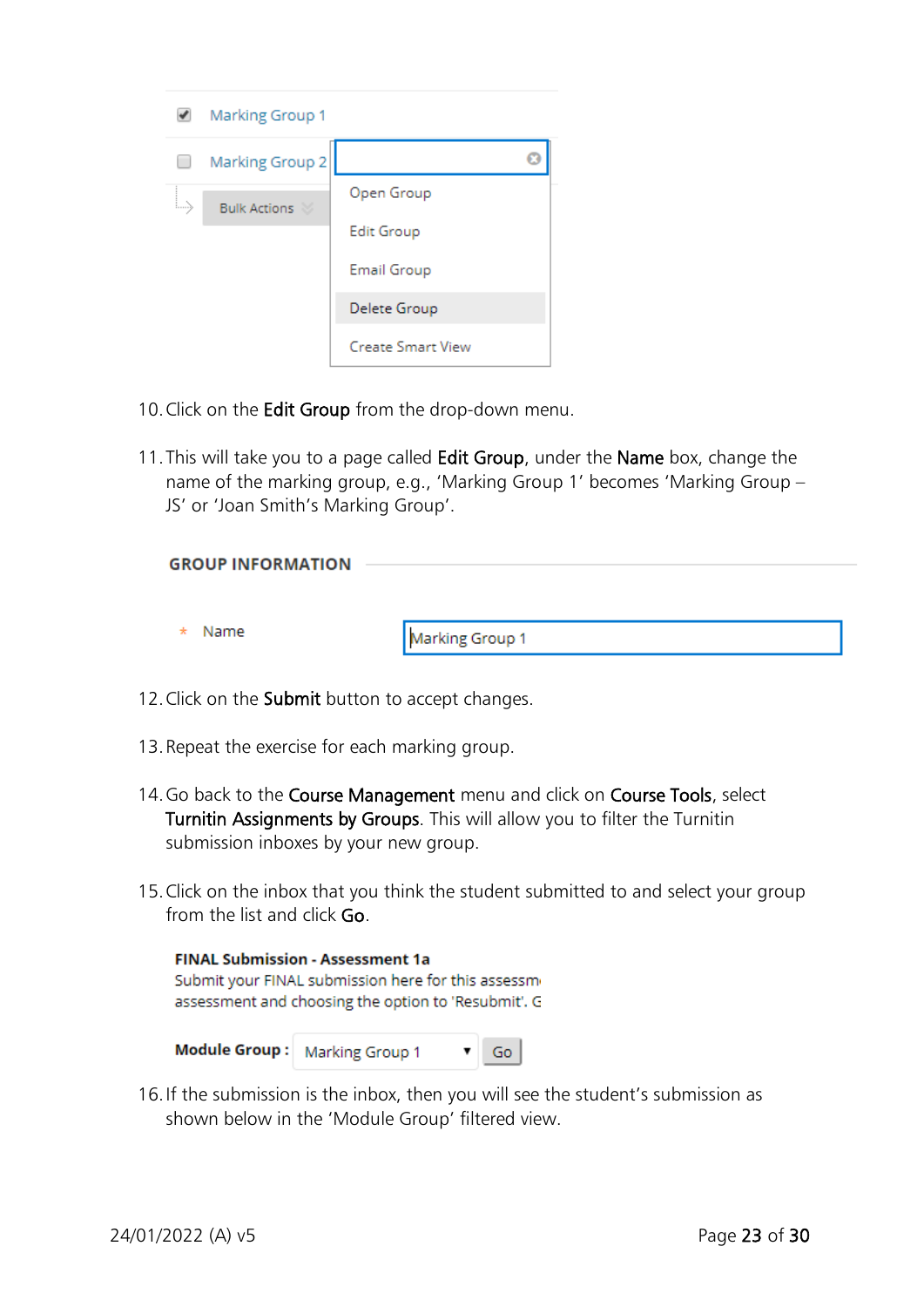| <b>FINAL Submission - Assessment 1a</b><br>Submit your FINAL submission here for this assessment. Similarity Reports will be available once the due date / deadline has been reached. Please make sure that you submit the correct file - if you submit the wrong one you<br>assessment and choosing the option to 'Resubmit'. Guidance on how to submit is provided below. For questions regarding assessments, please contact your Module Tutor / admin. If you experience a technical issue, please cont<br>Module Group: Marking Group 1<br>$\sqrt{60}$<br>Now viewing assignments for Marking Group 1: |                          |                          |                                 |          |          |  |
|-------------------------------------------------------------------------------------------------------------------------------------------------------------------------------------------------------------------------------------------------------------------------------------------------------------------------------------------------------------------------------------------------------------------------------------------------------------------------------------------------------------------------------------------------------------------------------------------------------------|--------------------------|--------------------------|---------------------------------|----------|----------|--|
| $\alpha$                                                                                                                                                                                                                                                                                                                                                                                                                                                                                                                                                                                                    |                          |                          |                                 | Show     | 10       |  |
| Student Name (Last, First)                                                                                                                                                                                                                                                                                                                                                                                                                                                                                                                                                                                  | Title                    | Grade                    | <b>Originality Score/Report</b> | Paper ID | Download |  |
| Cistest, Esther                                                                                                                                                                                                                                                                                                                                                                                                                                                                                                                                                                                             | <b>ST</b>                | $\sim$                   | -                               | -        | $\sim$   |  |
| Lteutest, Simon                                                                                                                                                                                                                                                                                                                                                                                                                                                                                                                                                                                             | $\overline{\phantom{a}}$ | $\overline{\phantom{a}}$ | $\sim$                          | -        | -        |  |
| OK                                                                                                                                                                                                                                                                                                                                                                                                                                                                                                                                                                                                          |                          |                          |                                 |          |          |  |

17.If you do not see the student's submission, then you might need to go back to the Turnitin By Groups and check the other inboxes to see if the work was uploaded to a different submission point.

### <span id="page-23-0"></span>SCENARIO #16: STUDENT HAS PROVIDED AN INCORRECT STUDENT ID

### Description:

The student has provided an incorrect Student ID on their submitted work.

### Steps to take:

The Course Administrator to check whether the Student ID has been incorrectly entered on either the submission title (will be quicker for Course Administrators to reference on here first), submission header or filename.

If the student has left out a digit, transposed some digits, it is possible to try and identify them with the remaining correct digits.

If the student has used a completely different number to the one assigned to them, then once the post-date has been reached, the Course Administrator may need to send a reminder to the student informing them of their correct Student ID.

### <span id="page-23-1"></span>SCENARIO #17: UNABLE TO IDENTIFY STUDENT, PROMPTING A NEED TO UN-ANONYMISE THE STUDENT

### Description:

The Course Administrator has made every effort to identify a student, but has been unable to do so because the student did not use their Student ID. There is no other identifying information, such as the 'Author' metadata located within the 'Info' panel of the 'File' menu tab in Microsoft Word.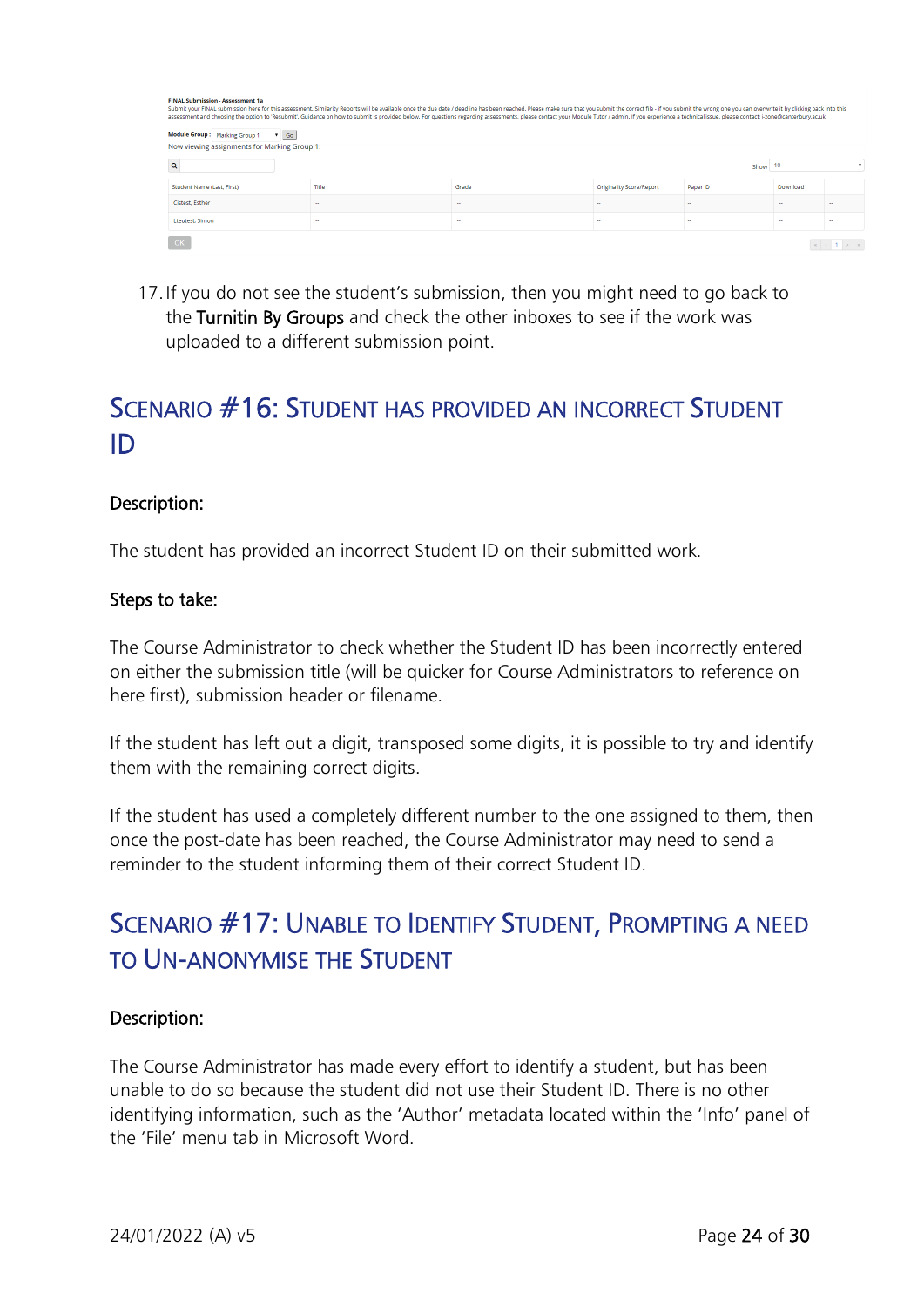IMPORTANT: Please refer to the *[Anonymous Marking Policy](https://www.canterbury.ac.uk/learning-and-teaching-enhancement/docs/Anon-Marking/Anonymous-Marking-Policy-AB-approved-June-2021.pdf)* document to determine who can give authority to un-anonymising a student's name over a given submission. Refer to the *[Academic Misconduct Procedures](https://www.canterbury.ac.uk/learning-and-teaching-enhancement/docs/Student-Academic-Misconduct-Procedures-from-Sept-2021.pdf)* document for specific details.

#### Steps to take:

NOTE: Only use this option if all other avenues for identifying the student has been exhausted (see *Scenario #16*).

- 1. Under the Course Management menu, go to Course Tools, select Turnitin Assignments.
- 2. Select the Assignment where you wish to un-anonymise a student's work.
- 3. Click on the button called Anonymous Marking Enabled.

| <b>AUTHOR</b> |                           | TITLE        |
|---------------|---------------------------|--------------|
|               | Anonymous Marking Enabled | Assignment 2 |

4. A window will pop up asking you to provide a sound reason you are unanonymising a student's submission.

|                 | turn off anonymous marking                                                                     |
|-----------------|------------------------------------------------------------------------------------------------|
| "Assignment 2": | State reason for turning off Anonymous Marking for                                             |
|                 | Warning: Administrator has access to this information. This<br>setting is permanent.           |
|                 | Note: Turning off Anonymous Marking will allow all<br>instructors to view this student's name. |
| submit          | Cancel                                                                                         |

5. Type in your reason and click on the Submit button.

NOTE: This is logged and can be seen by an institutional administrator.

6. The student's name is un-anonymised.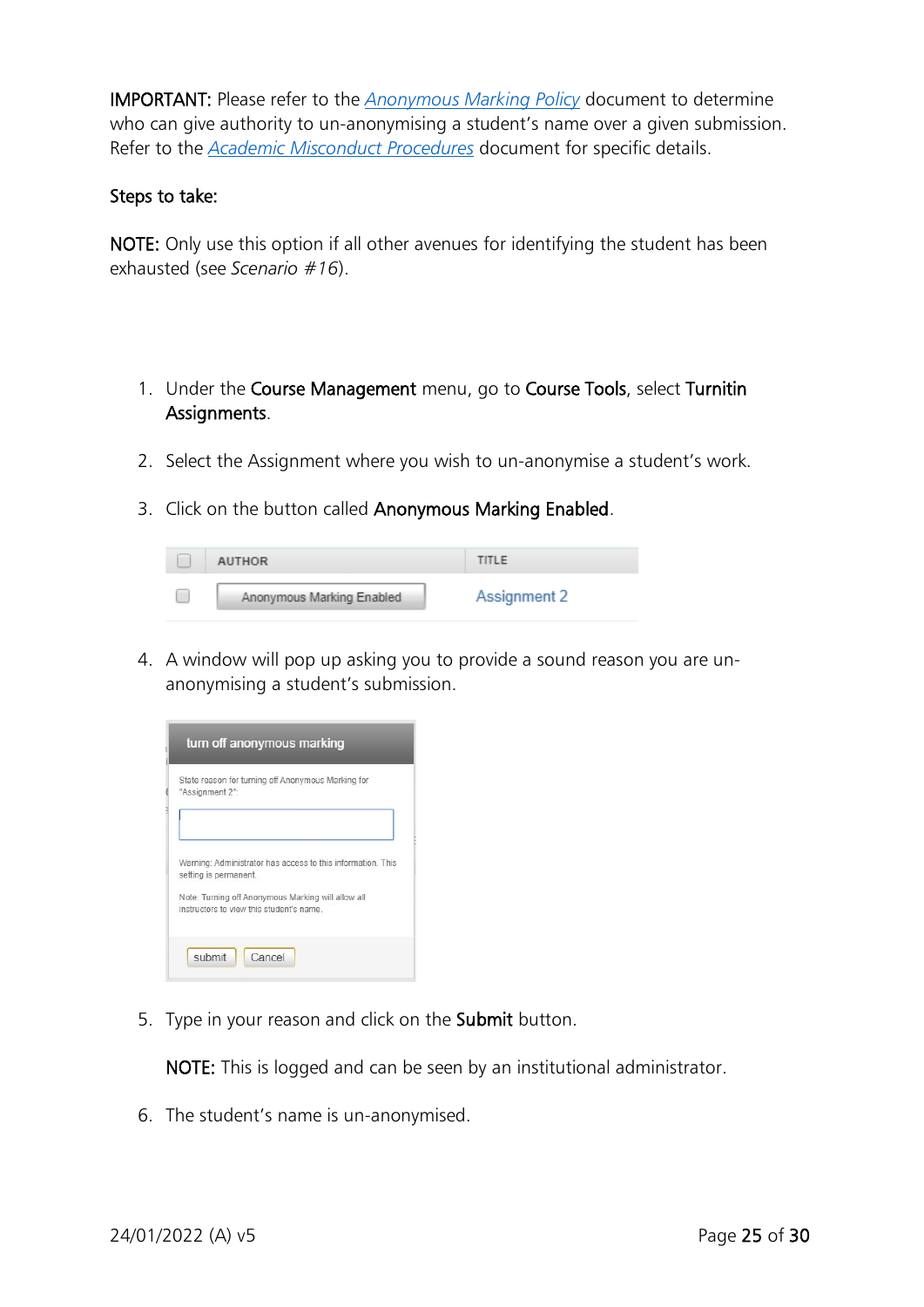| <b>AUTHOR</b>         | TITLE        |
|-----------------------|--------------|
| <b>Esther Cistest</b> | Assignment 2 |

NOTE: Once the student's name is un-anonymised, their name CANNOT be reanonymised.

# <span id="page-25-0"></span>SCENARIO #18: STUDENT WANTS ASSURANCE THAT WORK IS BEING ANONYMOUSLY MARKED

### Description:

A student wants reassurance from the Course Team that their work is being anonymously marked.

#### Steps to take:

1. Refer the student back to the original Turnitin submission point where the student had submitted their work. Get the student to click on the View button.

| Assignment Inbox: 2019-20 (S1) Turnitin Demo (WB33) 12396 1 |            |               |                                                |                            |            |                |
|-------------------------------------------------------------|------------|---------------|------------------------------------------------|----------------------------|------------|----------------|
| Assignment Title                                            | Info       | <b>Dates</b>  |                                                |                            | Similarity | Actions        |
| AFTER DEADLINE Submission - Assessment 4 - 15 M<br>ar 2021  | $\bigcirc$ | Start<br>Due. | 16-Mar-2021<br>22-Mar-2021<br>Post 25-Mar-2021 | 2:01PM<br>2:00PM<br>9:00AM | Processing | Submit<br>View |

- 2. This will open the Turnitin 'Feedback Studio' window.
- 3. Have the student click on the Download button.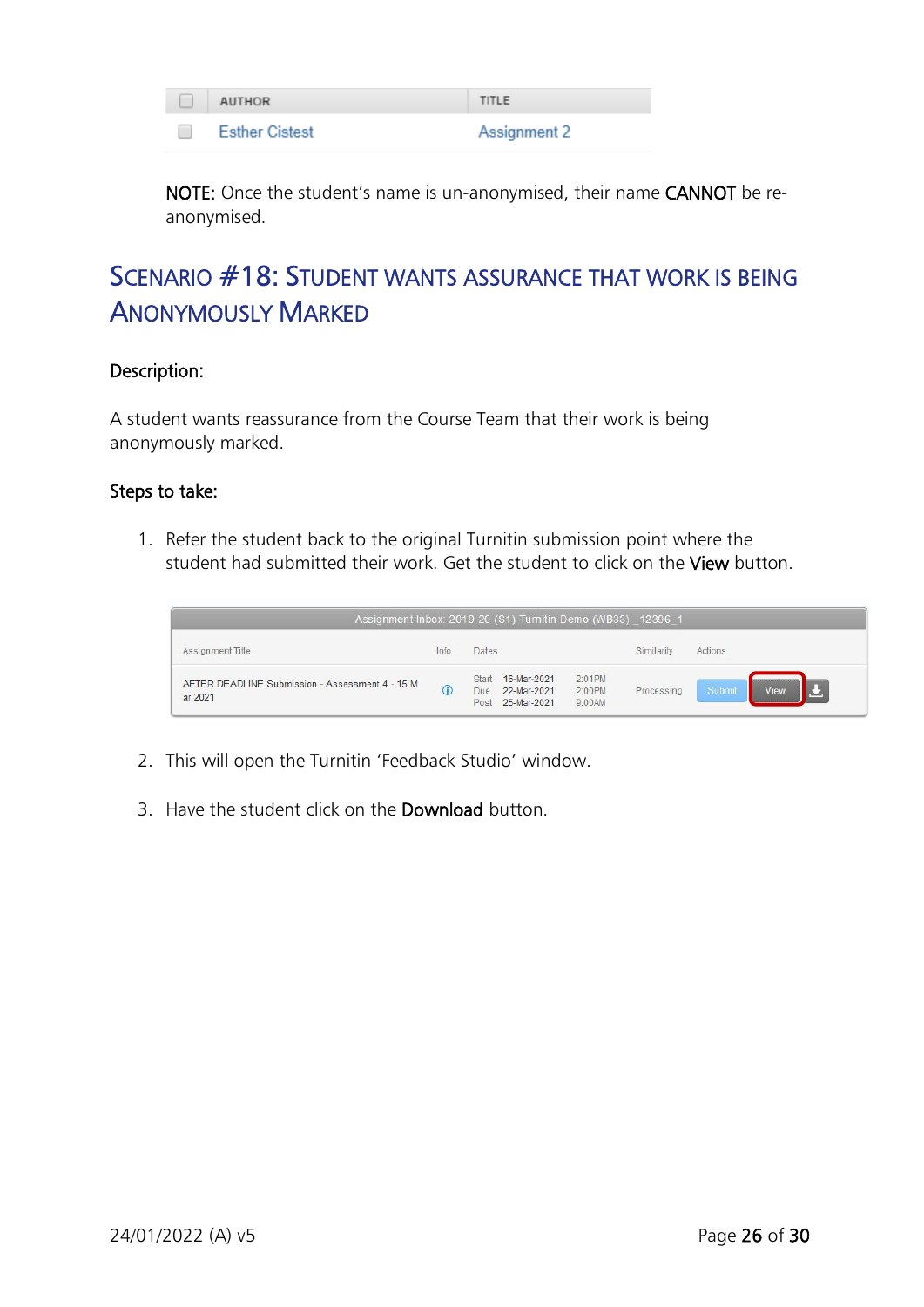

4. This will open a new window with some options. Have the student click on the 'Current View' option.



- 5. Another window will pop up asking the student where to save the PDF version of their assignment. The student chooses the location on where to save the file on their computer or memory stick.
- 6. The student opens the PDF file. Once the file is open, the student will note that instead of seeing their name below the name of the assignment, they see the following text: "anonymous marking enabled". This confirms that the Turnitin submission point has been correctly set up to receive student work to be marked anonymously.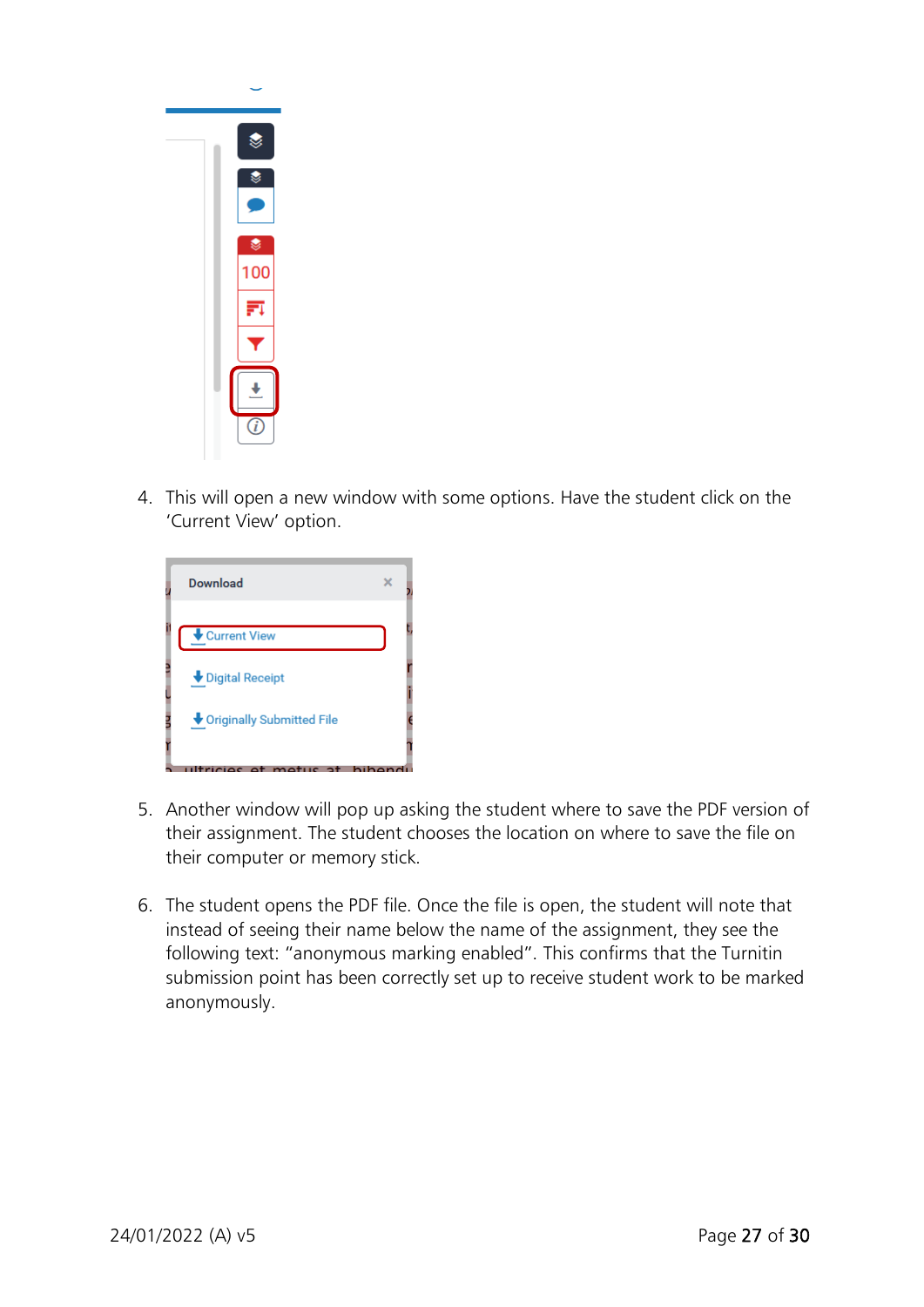

# <span id="page-27-0"></span>SCENARIO #19: REASSESSMENT WITH ATTENDANCE – CHECKING IF THE MATCHED ASSIGNMENT BELONGS TO THE SAME STUDENT

### Description:

A marker is marking an anonymised student's work. The student is enrolled on a previous year's Blackboard as well as the current year's Blackboard. The student has submitted work in the previous year's Blackboard and have be asked to submit a revised version of the previous assignment in the current year's Blackboard.

When the students submit their assignment to the current year's Blackboard, they may have a large percentage match with their previous assignment (which was submitted to a previous year's Blackboard). The marker wants to check if it is matching with the same student's work, which would be likely if the assessment is similar to the previous year, or if to another source entirely which would more likely be a concern.

NOTE: Only the Course Administrator can check this, so to preserve the student's anonymity. It is important that the Course Administrator is enrolled as an instructor on both the previous year's Blackboard and the current year's Blackboard.

#### Steps to take:

The first thing that needs to be done is to locate the name of the student of the anonymised work that has been submitted in the current year's Blackboard.

 Use unique Student ID on submission title (will be quicker for Course Administrators to reference on here first), submission header or filename. The Course Administrator needs to look up the Student ID, locate the current year's submission, and note Turnitin Paper ID number.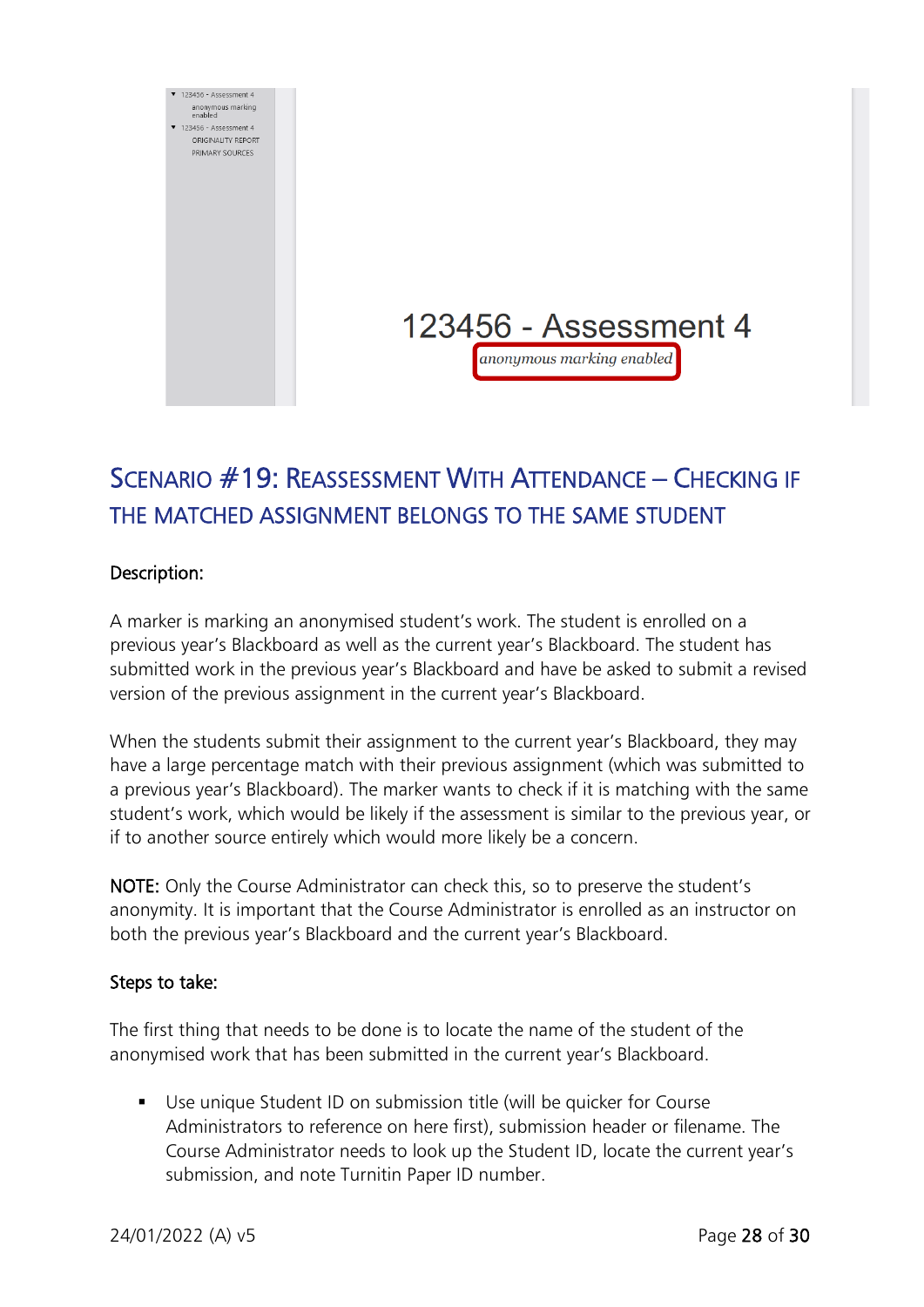Where no student receipt is forthcoming, or an incorrect Student ID on submission is given, or there is no Student ID, the Course Administrator might want to consider using the 'hidden group' method referred to in *Scenario #14*.

Next to check whose work on the previous year's Blackboard is matching with the submission on the current year's Blackboard.

- 1. Remain on the current year's Blackboard.
- 2. From the left-hand 'Control Panel' menu, click on Course Tools and choose Turnitin Assignments.
- 3. From the list of Turnitin submission points, select the Turnitin submission point containing the matched 'reassessment with attendance' student submission.
- 4. Click on the similarity percentage number associated with the 'reassessment with attendance' student submission under investigation.



5. Click on the Match Overview button.



6. The 'Match Overview' side panel will open. Click on the entry which says 'Submitted to Canterbury…'.